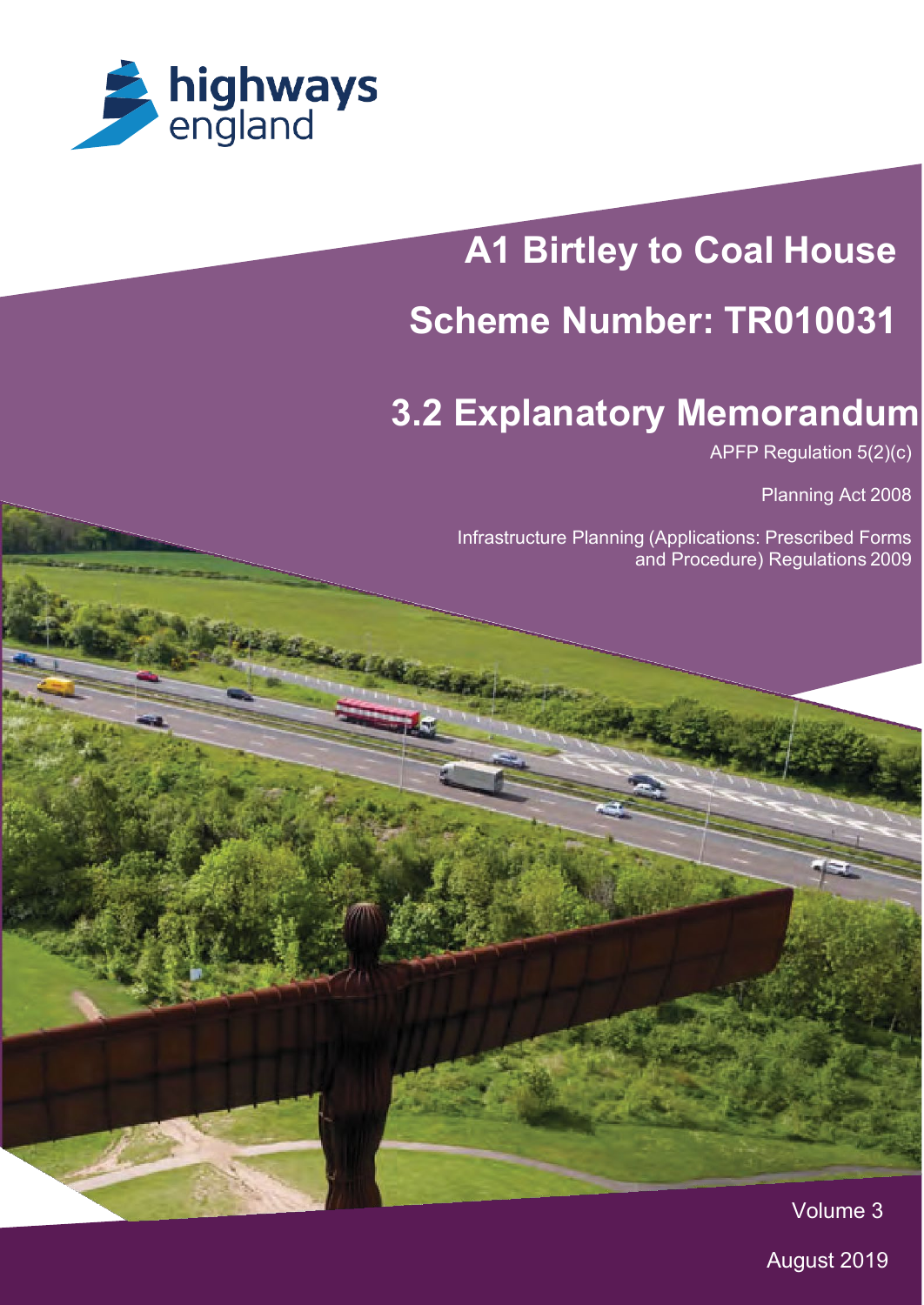

# InfrastructurePlanning

Planning Act 2008

# **The Infrastructure Planning (Applications: Prescribed Forms and Procedure) Regulations2009**

# **A1 Birtley to Coal House** Development Consent Order 20[xx]

# **EXPLANATORY MEMORANDUM**

| <b>Regulation Reference:</b>                            | APFP Regulation $5(2)(c)$                                         |
|---------------------------------------------------------|-------------------------------------------------------------------|
| <b>Planning Inspectorate Scheme</b><br><b>Reference</b> | TR010031                                                          |
| <b>Application Document Reference</b>                   | TR010031/APP/3.2                                                  |
| Author:                                                 | A1 Birtley to Coal House Project Team,<br><b>Highways England</b> |

| <b>Version</b> | <b>Date</b> | <b>Status of Version</b> |
|----------------|-------------|--------------------------|
| Rev 0          | 14/08/2019  | Application Issue        |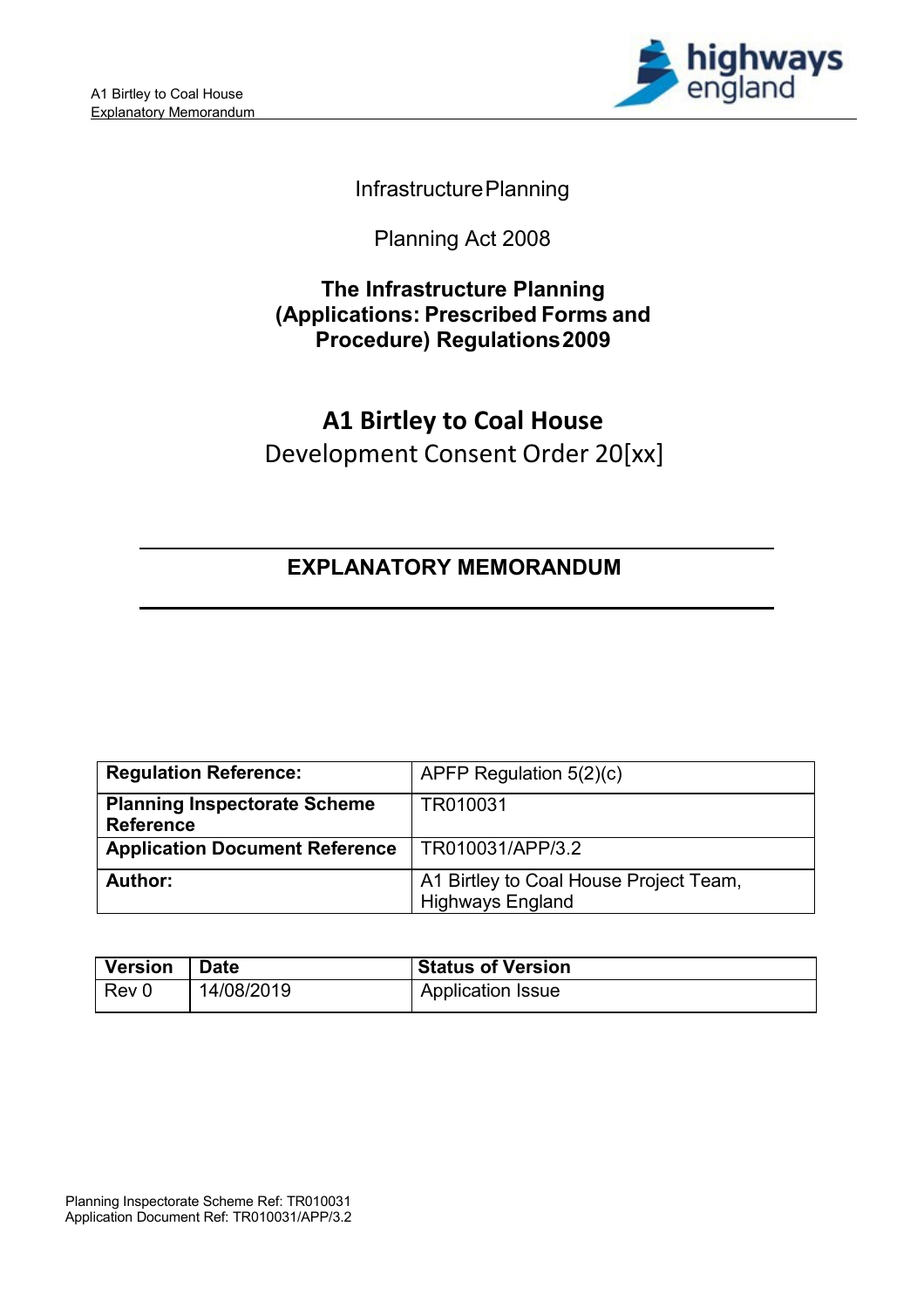# **The A1 Birtley to Coal House Development Consent Order 20[\*] Explanatory Memorandum**

# **1. Summary**

- 1.1 This memorandum accompanies an application for development consent ("**Application**") by Highways England Company Limited **("Highways England").** The memorandum explains the purpose and effect of each article of, and Schedules to, the draft A1 Birtley to Coal House Development Consent Order ("**the Order**") as required by Regulation 5(2)(c) of the Infrastructure Planning (Applications: Prescribed Forms and Procedure) Regulations 2009.
- 1.2 Regulation 5(2)(c) requires explanatory memoranda to explain *"the purpose and effect of the provisions in the draft Order*".

# **2. Purpose of the Order**

2.1 Highways England is applying to the Secretary of State for Transport ("**Secretary of State**") for development consent to authorise the alteration of that part of the A1 Newcastle-Gateshead Western Bypass which is located between junction 67 (Coal House) and junction 65 (Birtley) ("**Scheme**") and also makes provision for certain more minor works between junction 67 and 68 (Lobley Hill). A detailed description of the Scheme is included in Chapter 2 of the environmental statement.

# *Nationally Significant Infrastructure Project – alteration of a highway*

- 2.2 The Scheme is a Nationally Significant Infrastructure Project ("**NSIP**") within sections 14(1)(h) and 22(1)(b) of the Planning Act 2008 ("**the 2008 Act**"). The 2008 Act makes a distinction between three different types of highway NSIPs as set out in section  $22(1)(a)$ –(c): construction, alteration and improvement. The Scheme lies wholly within England and includes the alteration of a highway for which Highways England is the strategic highway authority. The speed limit for the highway is expected to be 50 miles per hour or greater and the area of development for the Scheme at 85.57 hectares is greater than threshold of 12.5 hectares set out under 22(4) of the 2008 Act. Under section 37 of the 2008 Act, an application for development consent is required to authorise the alteration of such a highway. Consequently, Highways England has made the Application to the Secretary of State, care of the Planning Inspectorate ("**the Inspectorate**"), of which the Order forms part.
- 2.3 Schedule 1 to the Order contains a list of numbered works comprising the Scheme.

# **3. Associated Development**

3.1 The Order also seeks consent for development which is associated with the NSIP. The Secretary of State may, under the provisions of section 115 of the 2008 Act, grant consent for development that is associated with the NSIP.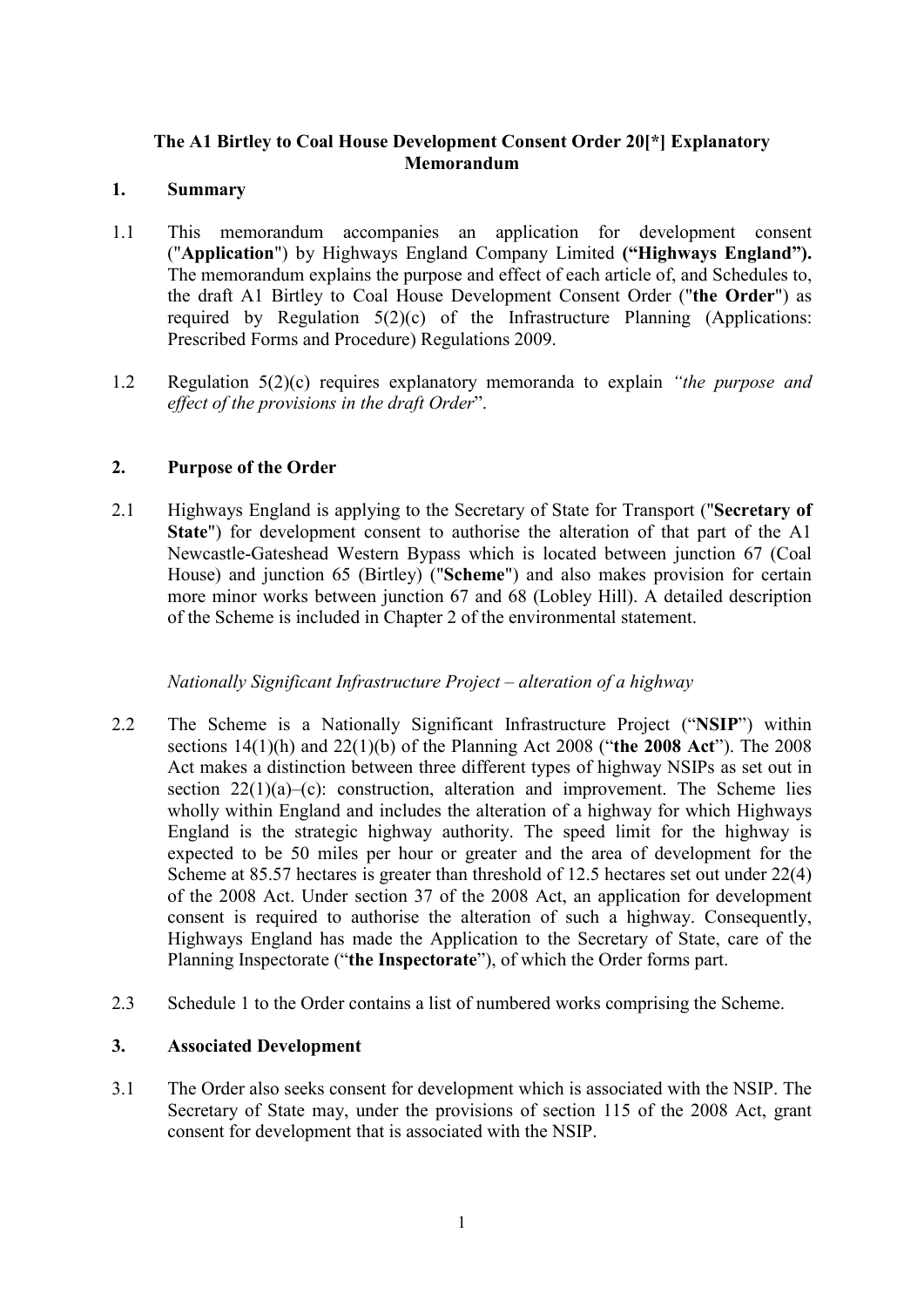- 3.2 Guidance on associated development has been issued by the Secretary of State for Communities and Local Government. In this guidance associated development is described as being *"typical of development brought forward alongside the relevant type of principal development or of a kind that is usually necessary to support a particular type of project"* (paragraph 6) and *"requires a direct relationship between*  associated development and the principal development. Associated development *should therefore either support the construction or operation of the principal development, or help address its impacts. Associated development should not be an aim in itself but should be sub-ordinate to the principal development"* (paragraph 5).
- 3.3 Annex B of the above-mentioned guidance listed the following as examples of associated development for highway NSIP schemes:
	- (a) replacement roadside facilities where this becomes necessary due to the elimination of an existing facility by highways improvement;
	- (b) infrastructure associated with cycle/pedestrian access;
	- (c) off-site landscaping, habitat creation and other environmental works;
	- (d) off-site drainage works;
	- (e) alteration/diversion/stopping up of local roads, accesses and other rights of way; and
	- (f) off-site diversion of statutory undertakers' equipment.
- 3.4 However, in some cases it should be recognised that there may be some overlap, or the absence of a clear boundary between associated development and works which form part of the NSIP. There is a danger that separating the two out in the Order could potentially lead to an error in defining them one way or another, given this potential for overlap between the two categories. For instance, there may be some on-highway, and some off-highway, diversion of the same piece of statutory undertakers' equipment.
- 3.5 For this reason, and noting there is no requirement for a development consent order to distinguish between these two categories, Highways England has chosen not to differentiate the NSIP and associated development works in Schedule 1 to the Order. Ultimately, all elements of the Scheme either constitute part of the NSIP or are "associated development" within the meaning of section 115(2) of the 2008 Act, and so can properly be authorised by the Order.
- 3.6 In order to ensure that the authorised development and the associated development are constructed efficiently and without impediment, the Order contains powers to carry out the works listed (a) to (v) in Schedule 1. The use of such measures was explicitly approved in the A19/A1058 Coast Road (Junction Improvement) Order 2016 and extensive provisions were used in the A19/A184 Testo's Junction Alteration Order 2018; A14 Cambridge to Huntingdon Improvement Order 2016; the M4 Motorway (Junctions 3 to 12) (Smart Motorway) Order 2016; and the Silvertown Tunnel Order 2018.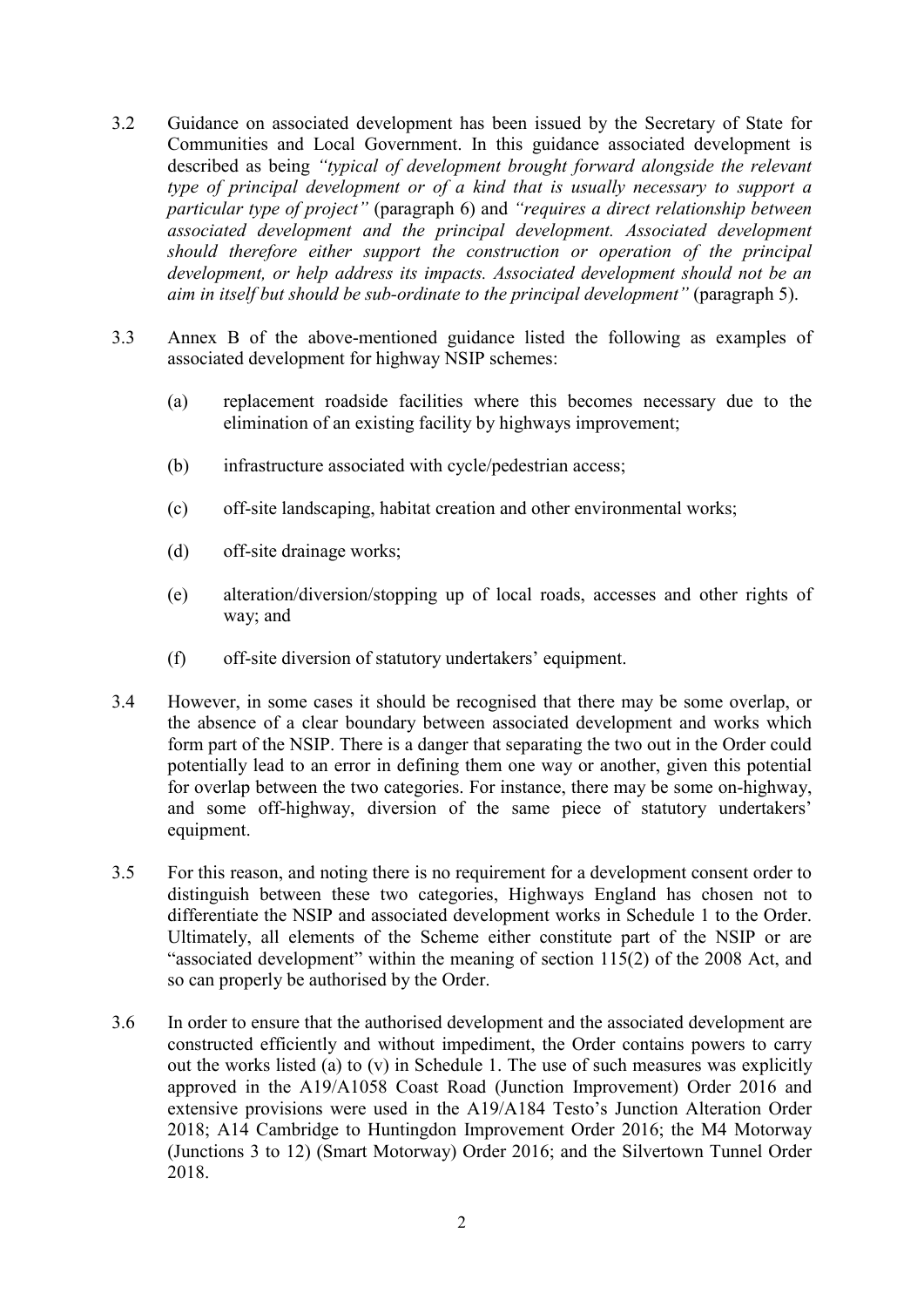# **4. Ancillary Matters**

- 4.1 The Order also contains several ancillary matters ie: provisions not consisting of development.
- 4.2 The main ancillary matter is a power to acquire land or rights over land compulsorily, or by agreement, in accordance with section 120(4) of the 2008 Act, required for the authorised development, or to facilitate, or that is incidental to the authorised development under section 122 of the 2008 Act. A justification for these powers is set out in the statement of reasons that accompanies the application.
- 4.3 Further to providing these powers, the Order seeks to apply and modify statutory provisions that relate to the compulsory acquisition of land. Under sections 117 and 120(5) of the 2008 Act, an Order containing provisions of this nature must be made by Statutory Instrument. The Order is therefore presented in that form.
- 4.4 Other ancillary matters include the temporary and permanent stopping up of lengths of existing highway in the vicinity of the authorised development, the classification of highways and the application and disapplication of legislation relating to the Scheme.

# **5. Draft Order**

5.1 The purpose and effect of the provisions of the draft Order are now explained in sequence. Whilst the Infrastructure Planning (Model Provisions) (England and Wales) Order 2009 (S.I. 2009/2265) has been repealed, the draft Order draws on the general model provisions and the model provisions for railways, as well as precedent set by development consent orders that have been made to date.

# **6. Part 1- Preliminary**

#### *Article 1 – Citation and commencement*

6.1 Article 1 sets out the name of the Order, establishing how it may be cited in subsequent legislation. It is also the states the date on which the Order comes into force.

# *Article 2 – Interpretation*

- 6.2 The purpose of article 2(1) is to define terms used in the remainder of the Order.
- 6.3 The following definitions are used in articles in the remainder of the Order and are typical of highway schemes:-
	- (a) "the 1984 Act";
	- (b) "carriageway";

(c) "cycle track": this term is used interchangeably with "cycle way" in the application documents and both are intended to have the meaning set out in the DCO;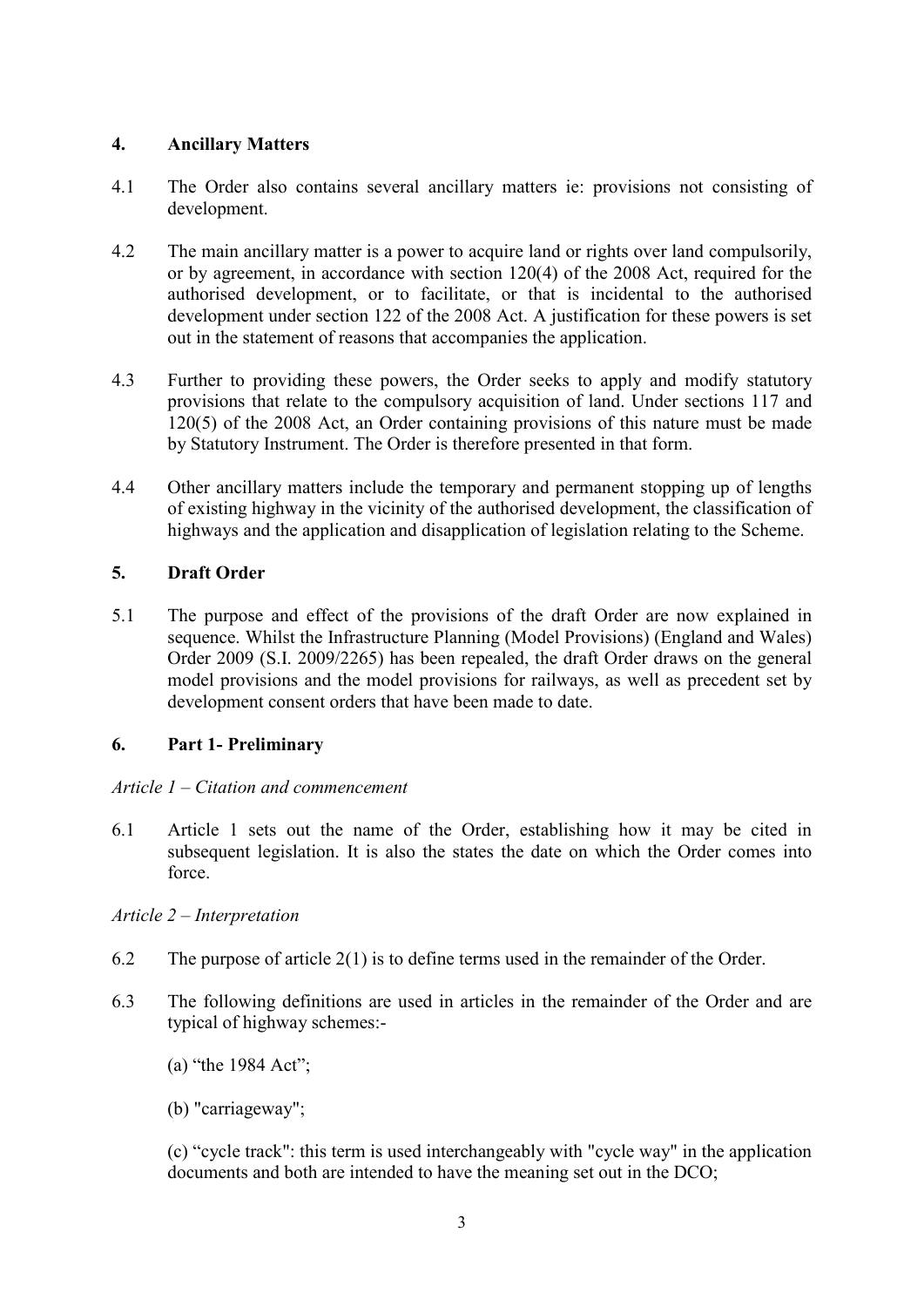- (d) "footway" and "footpath";
- (e) "street";
- (f) "street authority"; and
- (g) "trunk road"
- 6.4 Other definitions to note include:

(a) "commence", means "beginning to carry out any material operation (as defined in section 56(4) of the 1990 Act) forming part of the authorised development other than operations consisting of archaeological investigations, ecological surveys and preconstruction ecological mitigation, investigation for the purpose of assessing and monitoring ground conditions and levels, remedial work in respect of any contamination or other adverse ground conditions, erection of any temporary means of enclosure, receipt and erection of construction plant and equipment, diversion and laying of underground apparatus and site clearance, and the temporary display of site notices or advertisements and "commencement is to be construed accordingly".

This makes it clear that a number of works that would constitute "material operation" under the Town and Country Planning Act 1990 do not mean that the authorised development has been "commenced". This enables Highways England to undertake certain preparatory works prior to the submission of relevant details for approval under the requirements, which Highways England considers proportionate. The works that are excluded from the definition of commencement are either *de minimis* or have minimal potential for adverse impacts, in line with the Planning Inspectorate's Advice Note 15. They may in some cases need to be carried out in order to comply with precommencement requirements (for example, to inform assessments and proposals required to be submitted for approval). Highways England should be permitted to carry out low impact preparatory works following the grant of the DCO, while it is working to discharge the pre-commencement requirements thereby helping to minimise the construction timetable. This is a widely precedented approach in other made DCOs.

The drafting reflects the types of preparatory works which Highways England may need to undertake prior to submission of relevant details for approval under the requirements. Similar wording has been approved in other Orders (see the M20 Junction 10a Development Consent Order 2017 and the Silvertown Tunnel Order 2018).

(b) "maintain", which includes to inspect, repair, adjust, alter, improve, landscape, preserve, remove, reconstruct, refurbish or replace, provided such works do not give rise to any materially new or materially different environmental effects to those identified in the environmental statement, and in any derivative of maintain. This builds on the maintenance activities included in the majority of made DCOs for highways development, but Highways England considers that this an appropriate definition, given the proviso that any works to maintain the authorised development must not give rise to any materially new or materially different environmental effects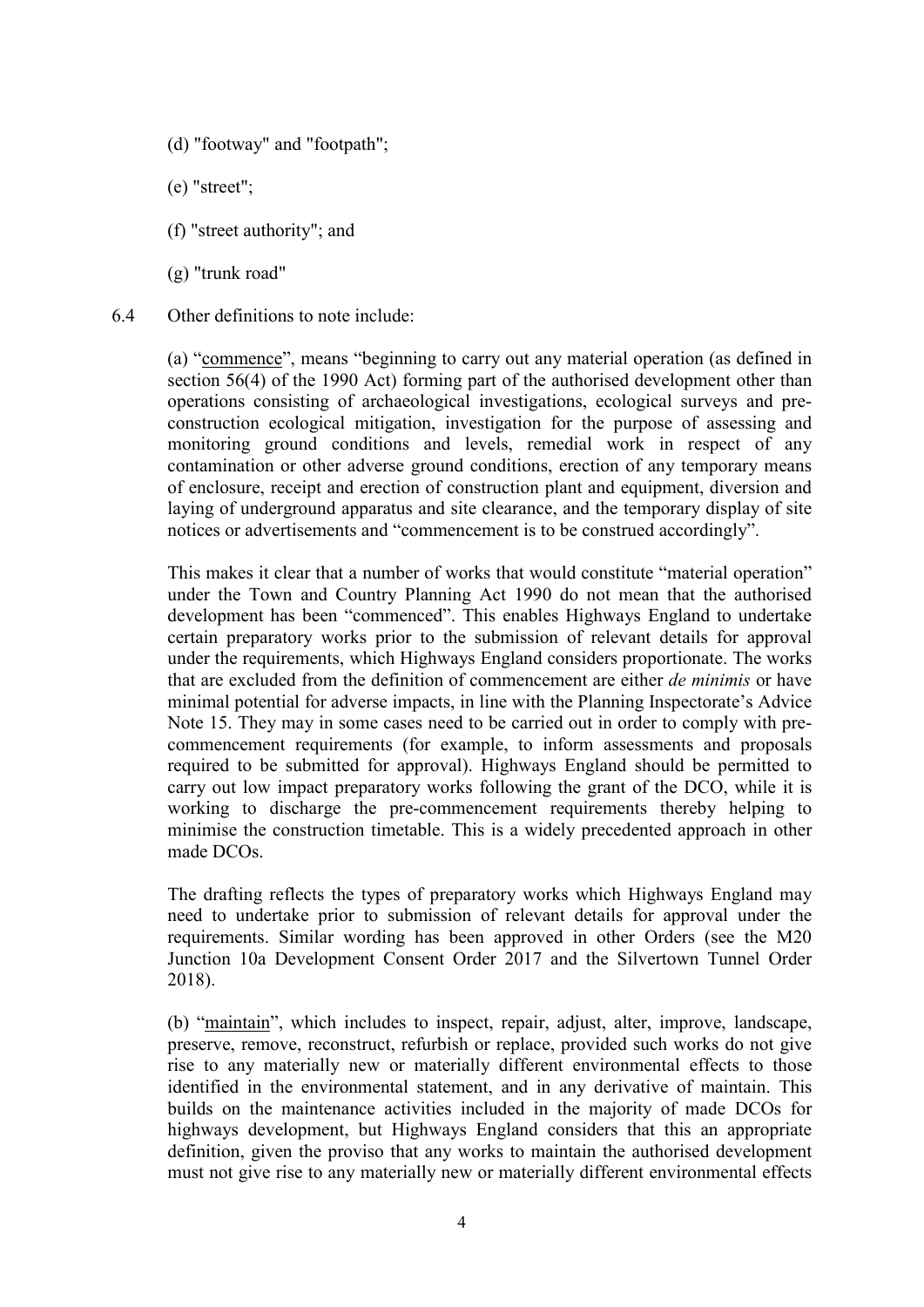to those identified in the environmental statement. In the context of the Scheme, it is important for Highways England to be able to undertake all the elements of maintenance that are included within this definition, which is discussed further at paragraph 7.4 below.

(c) "Order land" which comprises all of the land to be acquired or used permanently or temporarily as shown on the land plans;

(d) "Order limits", which references the extent of the area within which the authorised development may be carried out.

- 6.5 Article 2(2) provides that a broad definition of 'rights over land' applies to the Order.
- 6.6 Article 2(3) provides that measurements are approximate. The purpose of this is to ensure that if, upon construction of the works, it transpires that the distances are marginally different to those listed in the DCO, there is no question as to whether the works are permitted by the DCO. Thus, this provision allows for a modest tolerance with respect to any distances and points, although works will always take place within the limits of deviation shown on works plans and described in the Order (see further below). It is common-place to include such provision in an Act or instrument authorising linear infrastructure.
- 6.7 Article 2(4) provides that areas given in the book of reference are approximate as these are not covered by article 2(3). This is intended to clarify the position of the areas in the book of reference, the purpose and effect is the same as set out in the previous paragraph.
- 6.8 Article 2(5) and 2(6) tie references to lettered / numbered points and numbered works in the Order to the streets, rights of way and access plans.

# **7. Part 2 - Principal Powers**

# *Article 3 - Development consent etc. granted by the Order*

- 7.1 Article 3(1) grants the development consent by giving Highways England the power to construct the authorised development. This article makes the consent subject to the requirements that are listed in Schedule 2.
- 7.2 Article 3(2) states that any enactment applying to land within the Order limits has effect subject to the provisions of the Order. This provision ensures that the modifications made in the Order apply to any enactments that may affect the authorised development and further ensures consistency with legislation more generally. There is precedent for such a provision, for example, the Secretary of State approved the same wording in the A14 Cambridge to Huntingdon Improvement Order 2016 (see article 5(2)); and the A19/A184 Testo's Alteration Order 2018 (see article 3(2)). The Scheme crosses the East Coast Main Line (ECML), Bowes Railway and River Team. The construction of the ECML will have been authorised by private legislation and there is the potential for such legislation to conflict with the Order. There may also be such private legislation in relation to the Bowes railway and River Team, both of which are crossed by the Scheme. There may also be private legislation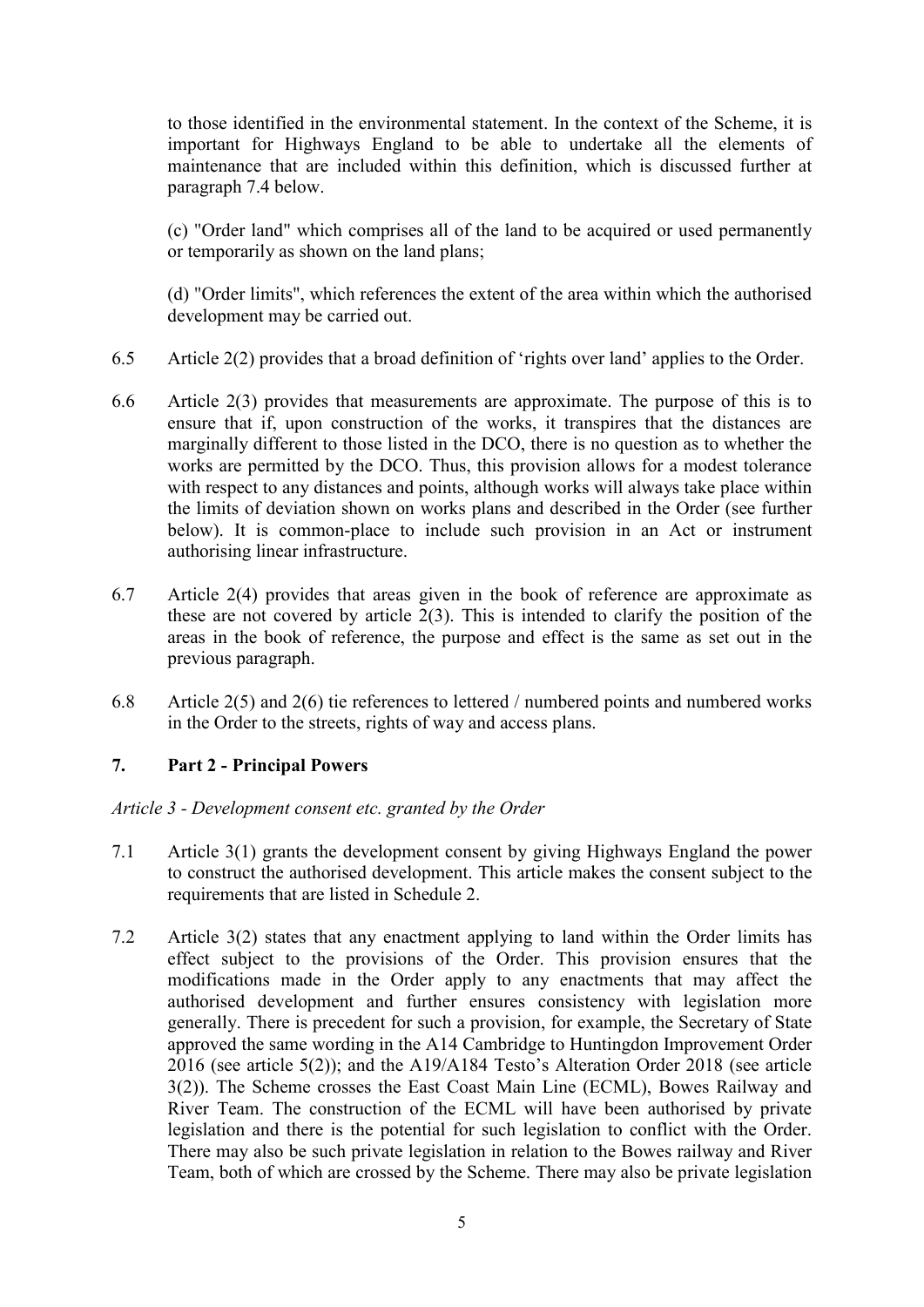associated with the Gateshead local authority area. Article 3(2) ensures that consistency with any such legislation.

# *Article 4 - Maintenance of authorised development*

- 7.4 This article empowers Highways England to maintain the development. The term "maintain" is defined in article 2(1) as including "inspect, repair, adjust, alter, improve, landscape, preserve, remove, reconstruct refurbish or replace", with these terms bearing their common-sense meanings.
- 7.5 This definition is broader than the equivalent in section 329 of the Highways Act 1980, which simply states that maintenance "includes repair". Article 4 therefore supplements the maintenance powers under the Highways Act 1980 and ensures that Highways England has the necessary powers to maintain the Scheme. It is considered necessary and appropriate to adopt the broader definition. Paragraph 6.4(b) above provides further justification for the use of this definition.
- 7.6 It should be noted that powers of maintenance are subject to other provisions in the Order, in particular Article 13, which makes provision in relation to maintenance by highway authorities.

# *Article 5 - Maintenance of drainage works*

7.7 The purpose of this article is to make it clear that any realignment of drainage or other works that is carried out as part of the authorised development does not affect the existing allocation of responsibility for maintenance of those drains, unless this is agreed between Highways England and the responsible party. Responsibility may sit with the Environment Agency, an internal drainage board, a lead local flood authority or a landowner. The provision is well precedented (see for example article 4 of the A14 Cambridge to Huntingdon Improvement Order 2016 and article 5 of the A19/A184 Testo's Junction Alteration Order 2018).

# *Article 6 - Planning permission*

7.8 This article permits certain development authorised by a planning permission granted under the Town and Country Planning Act 1990 ("**1990 Act**") that is within the Order limits to be carried out pursuant to the terms of the planning permission without breaching the Order. Without this provision, it would be necessary to make an application to change the Order for what may be a relatively minor development. This provision is not a Model Provision, but ensures that the undertaker does not breach section 161 of the 2008 Act in carrying out certain development pursuant to a grant of planning permission. It has precedent in article 5 of the M4 Motorway (Junctions 3 to 12) (Smart Motorway) Order 2016.

#### *Article 7 - Limits of deviation*

7.9 Since the authorised development involves linear works, article 7 provides for limits of deviation to allow for a lateral deviation in the horizontal plane from the lines and situations of the authorised development within the limits of deviation shown on the works plans, and vertical deviation of the linear works subject to a maximum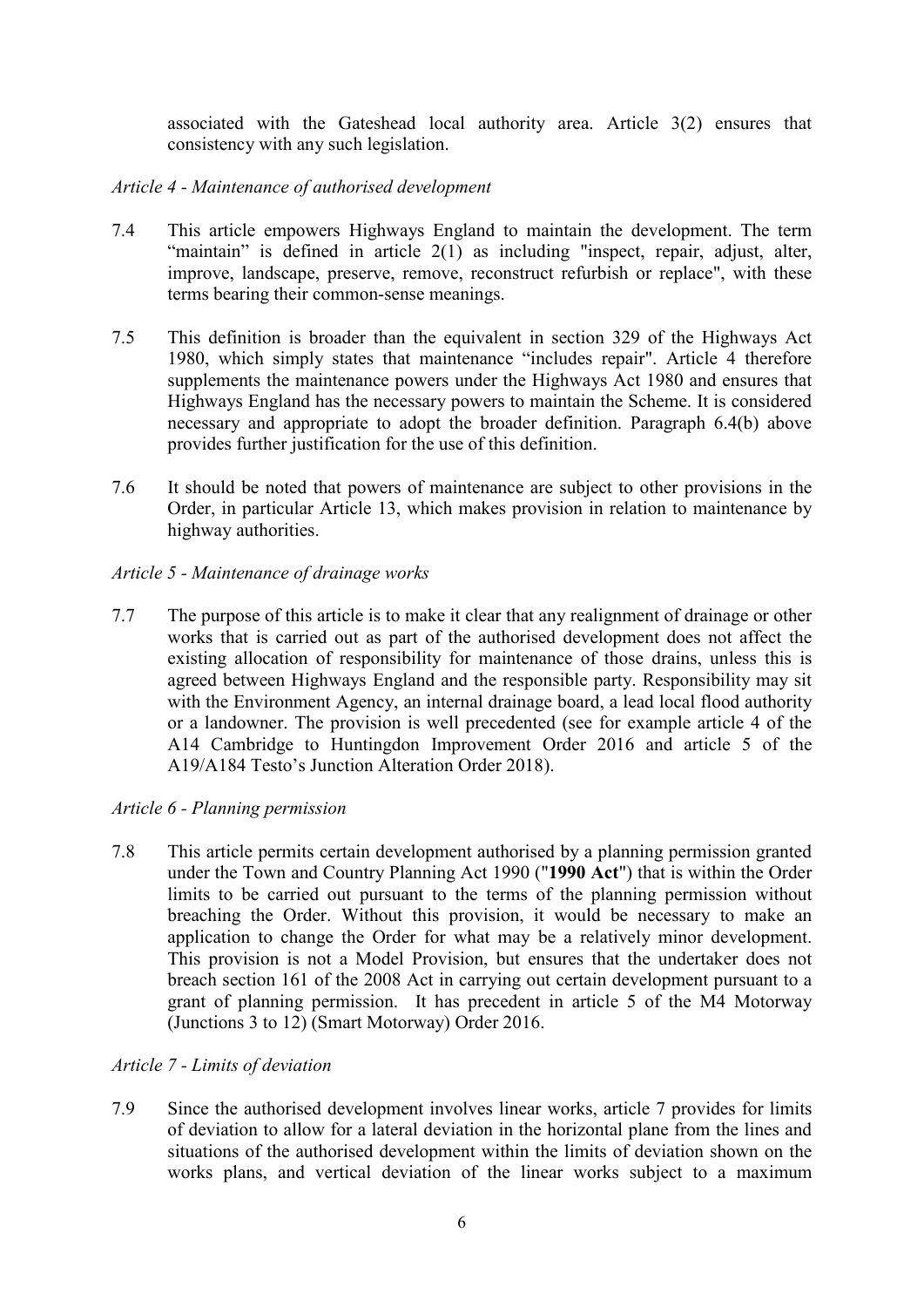deviation of 1 metre upwards or 1 metre downwards.

- 7.10 The lateral and vertical limits can be exceeded where it is demonstrated to the Secretary of State's satisfaction (and the Secretary of State has certified accordingly following consultation with the relevant planning authority) that such deviation would not give rise to any materially new or materially worse adverse environmental effects in comparison with those reported in the environmental statement.
- 7.11 The purpose of this provision is to provide Highways England with a proportionate degree of flexibility when constructing the Scheme, reducing the risk that the Scheme as approved cannot later be implemented for unforeseen reasons but at the same time ensuring that any flexibility will not give rise to any materially new or materially worse adverse environmental effects. It also gives a proportionate amount of flexibility for the detailed design of the Scheme within the set limits.
- 7.12 The limits of deviation referred to in this article and shown on the application plans have been taken into account in preparation of the environmental statement and the potential impacts of a deviation within the permitted limits have been assessed. Highways England is only permitted to exceed the limits specified in this article if it can demonstrate to the Secretary of State's satisfaction that no materially new or worse adverse environmental effects would arise.
- 7.13 The limits of deviation set out in article 7 have been developed through the design and Environmental Impact Assessment (EIA) process for the Scheme, as such the article is an adaption of the article set out in the Model Provision and in terms or principle, it accords with the majority of DCOs made to date (for example, article 6 of the A19/A184 Testo's Junction Alteration Order 2018).

# *Article 8 - Benefit of Order*

- 7.14 This article overrides section 156(1) of the Act (as permitted by section 156(2)) to give the benefit of the Order to Highways England rather than anyone with an interest in the land. It would be impracticable for a variety of landowners to implement parts of the Order in an uncoordinated manner, which might be the case if section 156(1) were to remain. Paragraph (1) is based on article 4 of the Model Provisions.
- 7.15 The purpose of paragraph (2) is to clarify the exceptions where the Order will selfevidently benefit others, e.g. rights for statutory undertakers. Absent this provision, there would be a contradiction since strictly speaking only Highways England could benefit from these works. The same wording was accepted and approved by the Secretary of State in the A14 Cambridge to Huntingdon Improvement Order 2016 (see article 8(2)), the M4 Motorway (Junctions 3 to 12) (Smart Motorway) Order 2016 (see article 7(2)) and the A19/A184 Testo's Alteration Order 2018 (see article  $7(2)$ ).

# *Article 9 - Consent to transfer benefit of Order*

7.16 This article allows powers under the Order to be transferred or leased to others by Highways England. The exercise of any transferred benefits or rights is subject to the same restrictions, liabilities and obligations as would apply under the Order if those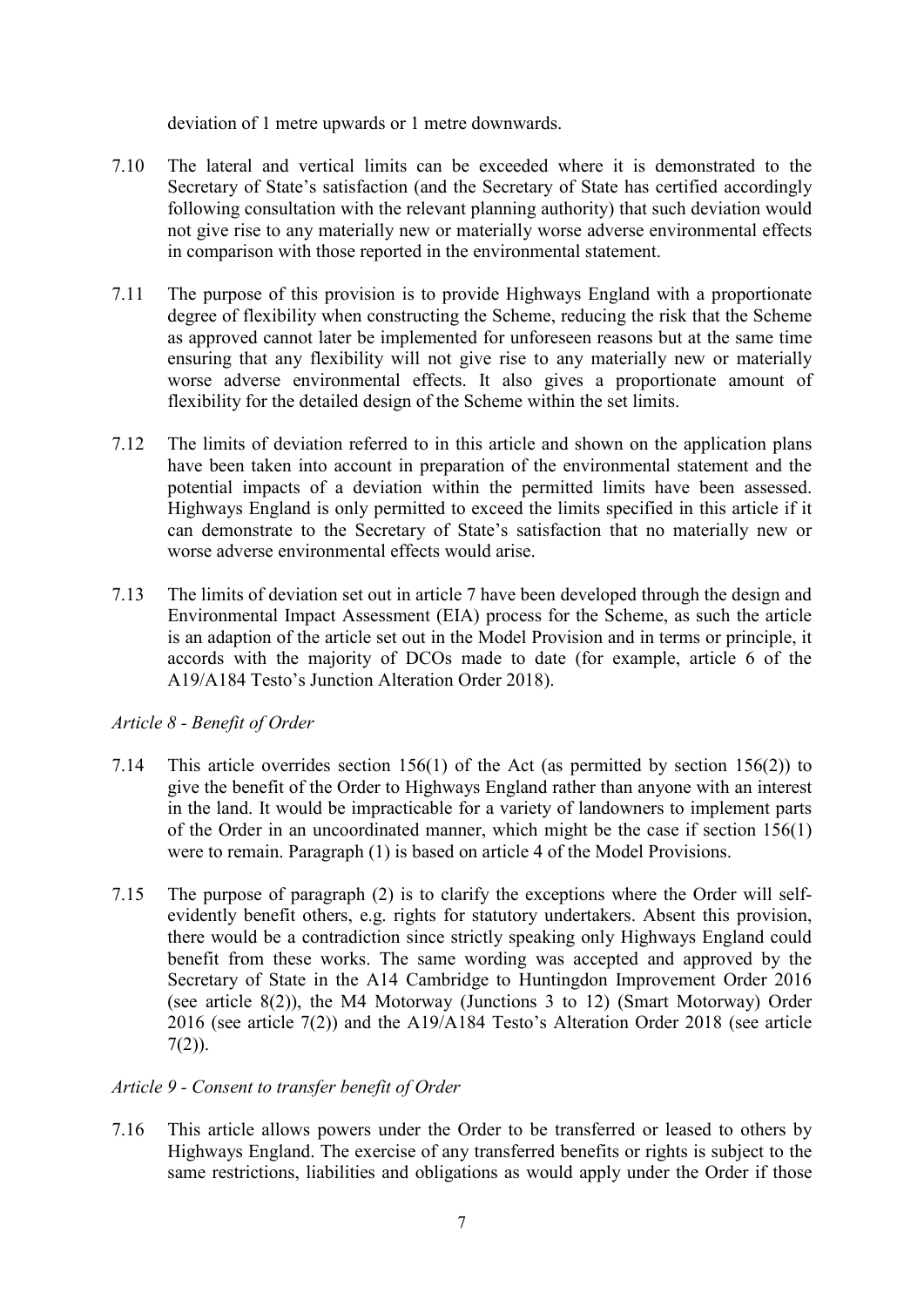benefits or rights were executed by the undertaker. The consent of the Secretary of State is required for a transfer or grant, except where it is made to specified companies in relation to certain utility diversion works.

7.17 This article is based on article 5 of the Model Provisions. It differs in that it allows a transfer or grant to a specified company to take place without the Secretary of State's consent on the basis that it is appropriate for those companies to be able to carry out those works. The companies listed in paragraph (4) are those whose apparatus is required to be diverted.

# **8. Part 3 - Streets**

# *Article 10 - Application of the 1991 Act*

- 8.1 Article 10 modifies the application of the New Roads and Street Works Act 1991 ("**the 1991 Act**") to works carried out under the powers of the Order.
- 8.2 Paragraph (1) provides that works carried out under the powers of the Order which match the description of "major highway works" in the 1991 Act will be treated as major highways works for the purposes of the 1991 Act. The effect of this is to clarify that the provisions for sharing the burden of dealing with apparatus in the street (under sections 84 and 85 of the 1991 Act), which would normally apply only to major works carried out by the highway authority, will apply in respect of the works authorised by the Order irrespective of who in fact carries them out.
- 8.3 "Major Highways Works" are defined at section 86 of the 1991 Act. The definition includes, at sub-sections 86(3)(b) and (f), works undertaken under powers conferred by sections 64 and 184 of the Highways Act 1980. As that would not be relevant in this context (where the works will be undertaken under the powers of the Order), these sub-sections are omitted from paragraph (1)(a). Works equivalent to works undertaken under those sections of the Highways Act 1980, but carried out under powers conferred by the Order, are included through paragraph 1(b). The effect is that any works which would be "major highway works" under the 1991 Act if carried out by a highway authority in relation to one of its streets are also "major highway works" if carried out under the powers of the Order regardless of who carries them out.
- 8.4 Paragraph (3) provides that certain provisions of the 1991 Act do not apply to works executed under the Order. The disapplication of these provisions (which are designed primarily to regulate the carrying out of street works by utility companies in respect of their apparatus) is appropriate given the scale of works proposed under the Order, the specific authorisation given for those works by the Order to the undertaker and the specific provisions in the Order which regulate the carrying out of the authorised development.
- 8.5 Paragraphs (4) to (6) apply certain provisions of the 1991 Act (listed in paragraph (5)) to any streets which are temporarily stopped up under the Order. This is for two reasons: first, it prevents any confusion as to whether works in respect of a temporarily stopped-up street are "street works" for the purposes of the 1991 Act and, secondly, it simplifies the implementation of the works by providing for a single process in respect of streets which are stopped up and those which are not.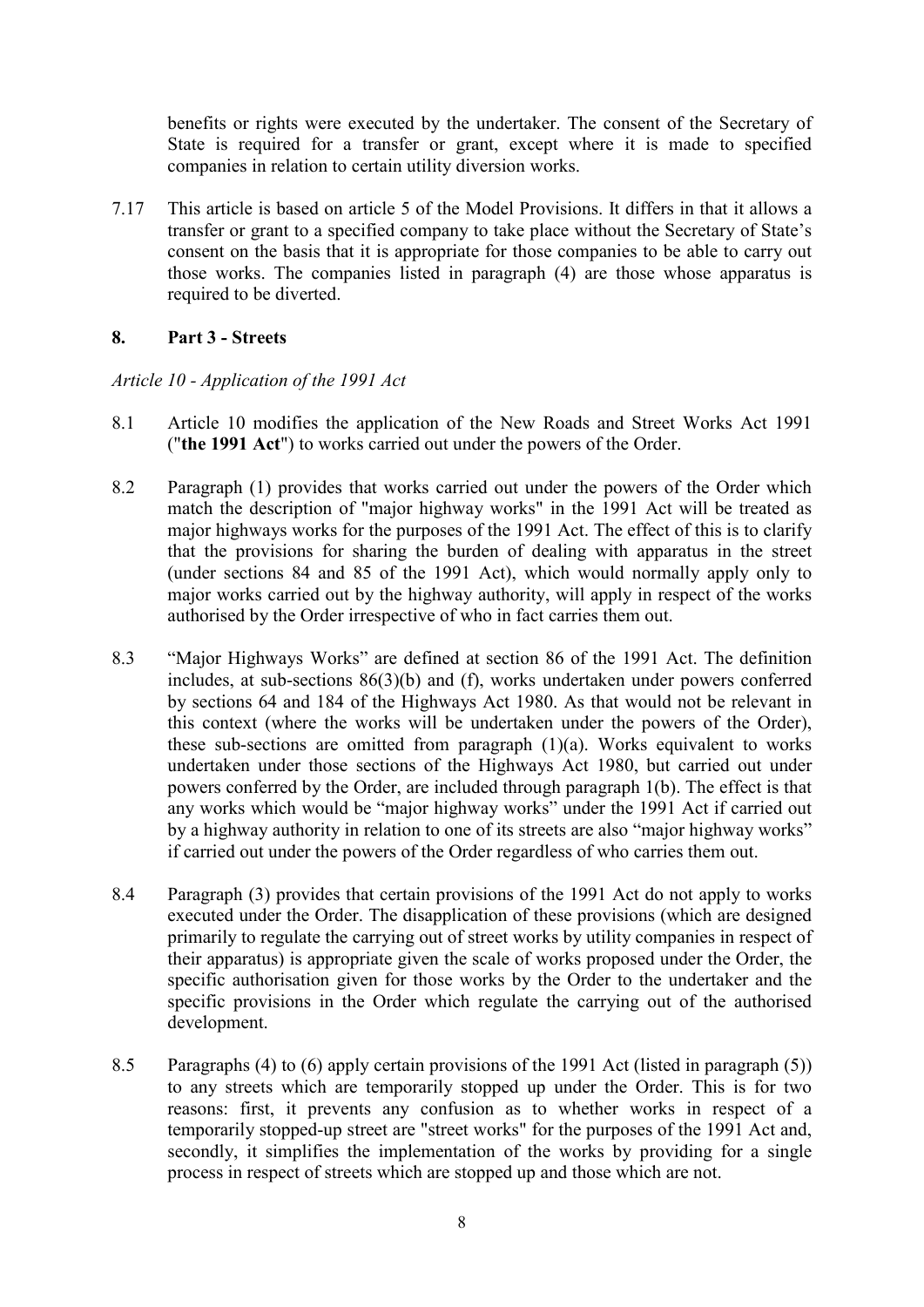- 8.6 Paragraph (7)(a) of article 10 provides that nothing in article 13 shall affect the ability of the local highway authority (under s.87 of the 1991 Act) to declare a street in its area a maintainable highway, which would make maintenance of the street (once completed) the responsibility of the local highway authority, and would mean that the 1991 Act would apply to street works carried out in that street.
- 8.7 Paragraph (7)(b) provides that Highways England will not be under the duties that apply to a "street authority" for the purposes of the 1991 Act by virtue of being responsible for the maintenance of a street under article 13.
- 8.8 Paragraph (7)(c) makes it clear that the maintenance obligations imposed by article 10 do not override the provisions of the 1991 Act that govern procedures for street works, i.e. works in streets involving the placing of or alteration to apparatus in the street. After the implementation of the Order it is appropriate that the 1991 Act should govern such works as it is specifically designed to ensure a fair and efficient procedure for the various parties affected by such works.
- 8.9 These modifications reflect those made in other highway DCOs, for example the M4 Motorway (Junctions 3 to 12) (Smart Motorway) Order 2016, the A19/A1058 Coast Road (Junction Improvement) Order 2016 and the A19/A184 Testo's Junction Alteration Order 2018.
- *Article 11 - Power to alter layout etc. of streets*
- 8.10 This article is not a Model Provision but is based on Article 11 of the National Grid (North London Reinforcement Project) Order 2014 and Article 11 of the Thames Water Utilities Limited (Thames Tideway Tunnel) Order 2014, amongst others. This article confers a highway power on the undertaker to alter the layout of existing streets within the Order limits for the purpose of constructing and maintaining the authorised development. This is subject to the consent of the street authority who must be given the specified period of notice in advance of exercising the powers. This consent is deemed given if the street authority does not respond to the undertaker's consent request within 6 weeks. Paragraph (2) requires the undertaker to restore any street that has been temporarily altered to the reasonable satisfaction of the street authority. Paragraph (5) provides that paragraphs (2), (3) and (4) do not apply where the undertaker is the street authority for the street in which the works are being carried out. It is self-evident that Highways England, may carry out these works to the mainline of the A1. It is considered appropriate to provide a power for Highways England as a strategic highways company to enter and carry out works to side roads that would otherwise be within the purview of the local highway authorities. It is unnecessary to list the affected roads, since their location and extent is self-evident from the works, land and streets, rights of way and access plans. This article is necessary under section  $120(5)(c)$  of the 2008 Act to give full effect to articles 3 (development consent etc. granted by the Order) and 4 (Maintenance of authorised development). This article has precedent in article 10 of the M4 Motorway (Junctions 3 to 12) (Smart Motorway) Order 2016.

*Article 12 - Street works*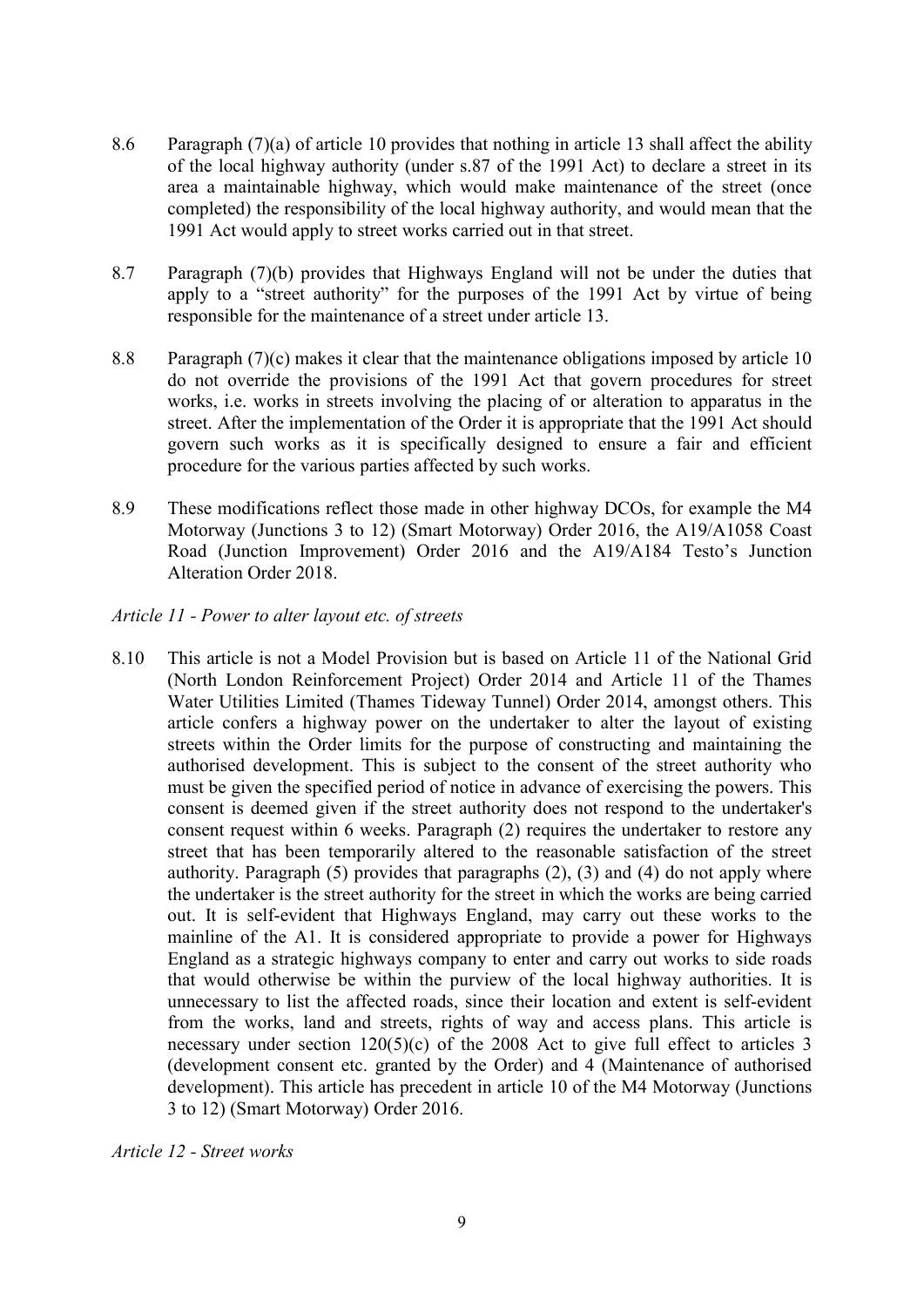8.11 This article allows the undertaker to interfere with and execute works in or under the streets within the Order limits for the purposes of the authorised development. It avoids the need to obtain an additional consent from the relevant local roads authority in order to carry out these works. The authority given by this article is a statutory right for the purposes of section  $48(3)$  (streets, street works and undertakers) and  $51(1)$ (prohibition of unauthorised street works) of the New Roads and Street Works Act 1991. Certain provisions of the 1991 Act apply to works carried out under this article. This is based on the Model Provisions. This article has precedent in article 11 of the M4 Motorway (Junctions 3 to 12) (Smart Motorway) Order 2016.

#### *Article 13 - Construction and maintenance of new, altered or diverted streets*

- 8.12 The standard position in respect of maintenance of streets is that Highways England is responsible for maintaining trunk roads. Other streets are to be maintained by the local highway authority in respect of highways maintainable at the public expense, or whichever body is responsible for the maintenance of the street in respect of streets which are not maintainable at the public expense. This is reflected in paragraphs (1) and (2). These provisions are subject to any agreement to the contrary between Highways England and the relevant street or highway authority.
- 8.13 Paragraph (3) makes specific maintenance provision in relation to any new bridges carrying public rights of way over a trunk road. For these, Highways England is responsible for the maintenance of the bridge structure while the local highway authority is responsible for the maintenance of the highway surface.
- 8.14 The effect of paragraphs (4) and (5) are that in any action for damages against Highways England alleging failure to maintain a street, Highways England will have the defence that it had taken such care as was reasonably required in the circumstances to secure that the street was not dangerous for traffic. This extends the provision in section 58 of the Highways Act 1980 to Highways England and draws on the approach taken in article 21 of the A556 (Knutsford to Bowdon Improvement) Development Consent Order 2014 and repeated in article 9 of the A19/A1058 Coast Road (Junction Improvement) Order 2016, article 12 of the M4 Motorway (Junctions 3 to 12) (Smart Motorway) Order 2016 and article 10 of the A19/A184 Testo's Junction Alteration Order 2018.
- 8.15 While Highways England would benefit from the equivalent defence in the Highways Act 1980 in respect of trunk roads, for which it is the highway authority, the proposed development includes roads which are not trunk roads and so this article is needed to ensure Highways England is covered by this defence in respect of all the roads that comprise the authorised development.

# *Article 14 - Classification of roads etc.*

8.16 The designation of highways and the specification of the classes of traffic authorised to use a highway, are ancillary matters which may be included in a development consent order. These matters are addressed by this article, which is integral to the implementation of the Scheme, and therefore are considered appropriate to be included in the Order as an ancillary matter under section 120(3) of the Act.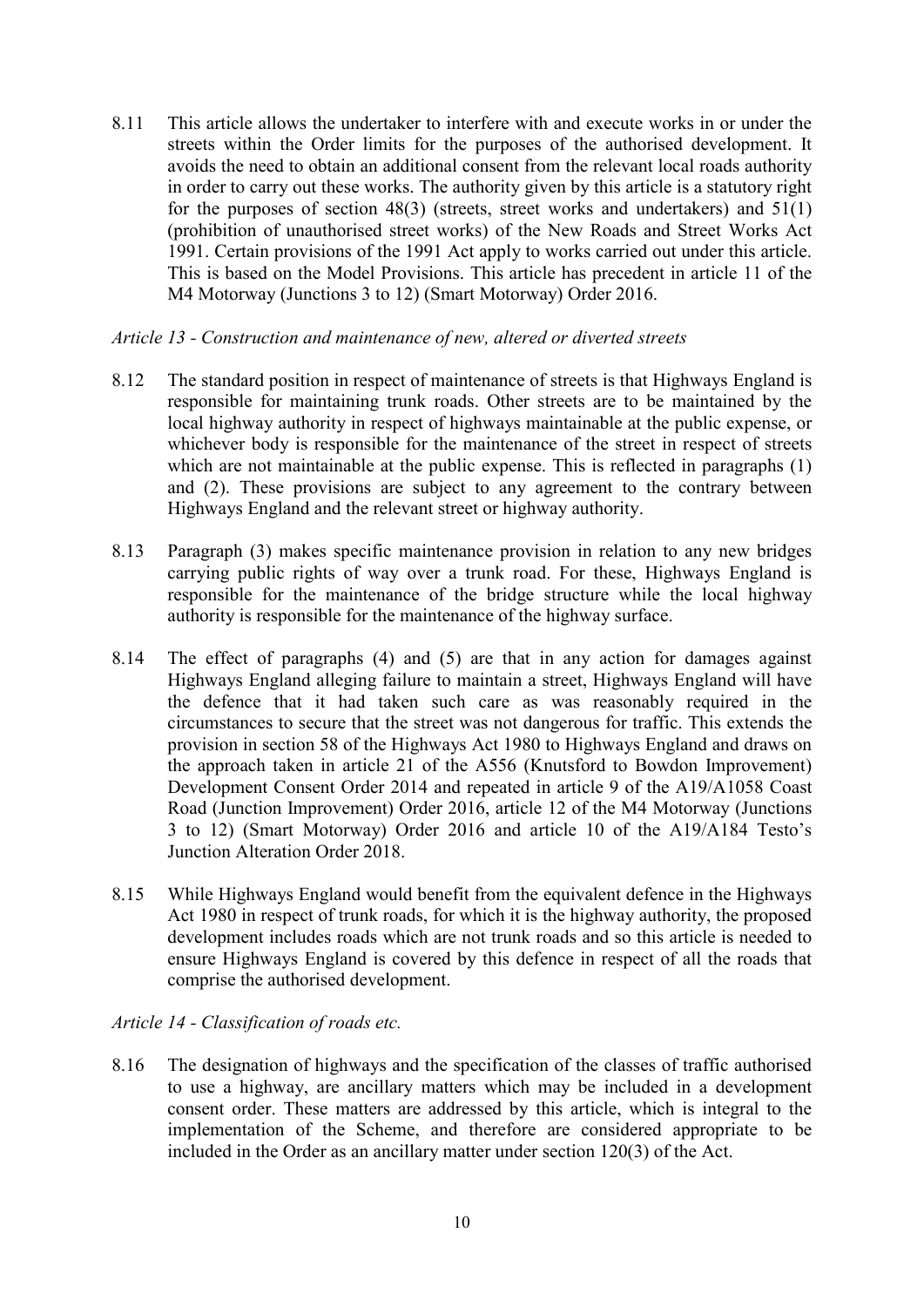- 8.17 Article 14(1) provides for the roads etc. described in Part 1 of Schedule 3 which are trunk roads when the Scheme is open for traffic.
- 8.18 Article 14(2) and Part 2 of Schedule 3 describes the status of other rights of way provided or altered as part of the authorised development.
- 8.19 The purpose of article 14(3) is to confirm that the matters covered in paragraphs (1) to (3) could be varied or revoked in the future using existing enactments for such matters, without the need to apply under the Act for an amendment to the Order. There is a procedure under section 10 of the Highways Act 1980 for trunking and detrunking roads. Article 14(3) simply ensures that the normal process for reclassification of roads of the 1980 Act applies notwithstanding that the initial classification of the roads is undertaken through the Order. This provision has precedent in the A19/A184 Testo's Junction Alteration Order 2018.

# *Article 15 - Temporary stopping up and restriction of use of streets*

- 8.20 This article allows for the temporary stopping up, alteration, diversion or restriction of streets for the purposes of the authorised development.
- 8.21 Paragraph (2) differs from the Model Provisions and confers a power on Highways England where the use of a street has been temporarily stopped up under this article to use it as a temporary working site. As the Scheme will require works on top of existing roads and to tie in the new road layout into the existing highways, powers are required to temporarily stop up streets whilst such works are being undertaken. This may require the temporary use of the streets as working areas whilst the works are completed. This provision has precedent in a number of made development consent orders including the A19/A184 Testo's Junction Alteration Order 2018.
- 8.22 Paragraph (3) states that reasonable access for pedestrians must be provided, and where Highways England is not the street authority, consent to any such stopping up or restriction must be sought from the street authority.
- 8.23 Paragraph (4) gives a specific power to temporarily stop up, alter or divert the streets specified in columns (1) and (2) of Schedule 5.
- 8.24 Paragraph (5) confirms that in respect of streets for which it is not the street authority, Highways England must not stop up, alter or divert those streets listed in Schedule 5, without first consulting the street authority and, in respect of any other street, without the consent of the street authority (such consent must not be unreasonably withheld or delayed).
- 8.25 Paragraph (6) provides a right to compensation for any person suffering loss due to the suspension of a private right of way under this article.
- 8.24 Paragraph (7) states that where a street authority which fails to notify Highways England of its decision in respect of an application for consent within 28 days of the application being made is deemed to have given its consent. It is considered necessary to remove the possibility for delay and provide certainty that the authorised development can be delivered by Highways England in a timely fashion. The article is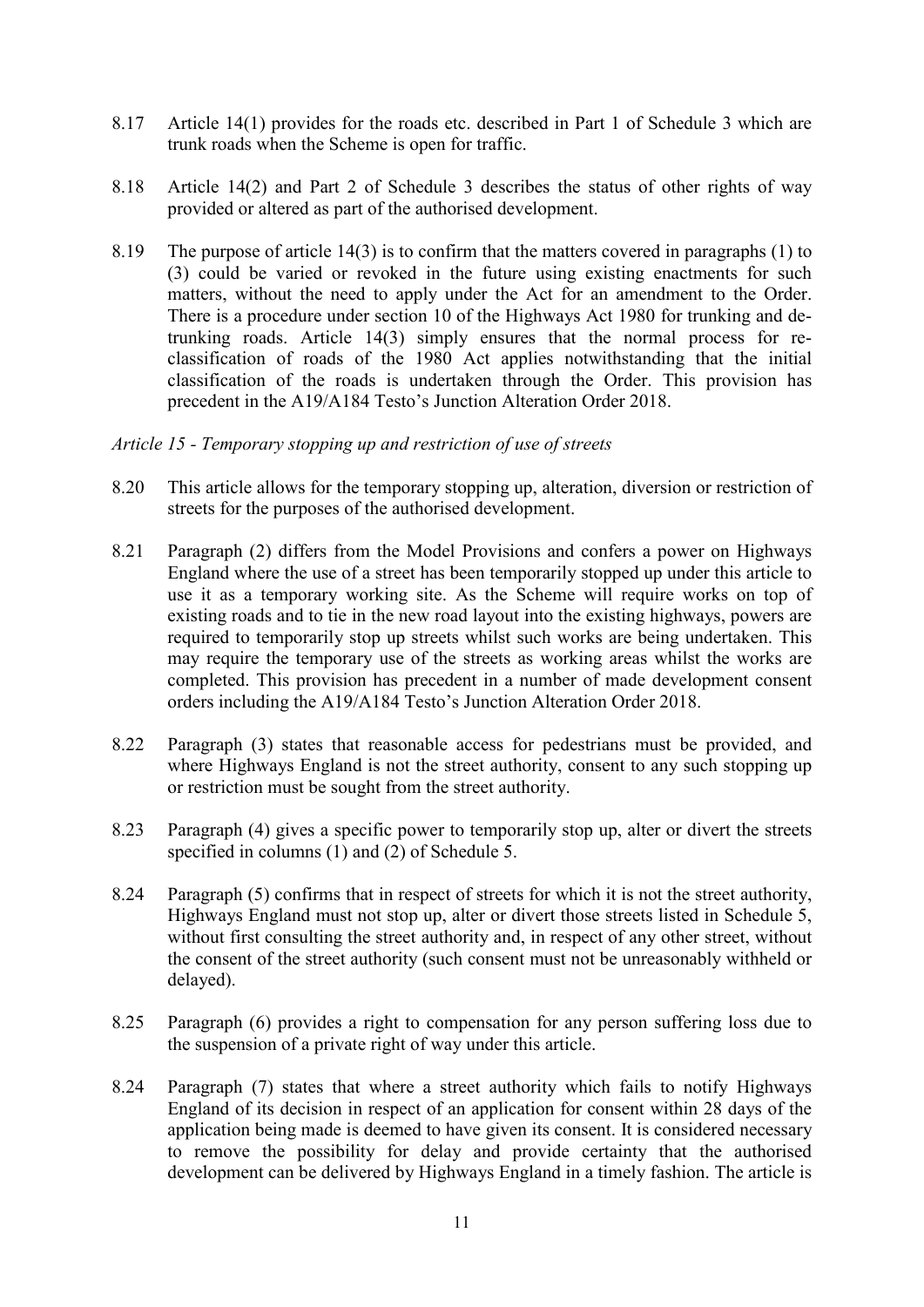a standard provision in highways development consent orders (see for example, article 11 of the A19/A1058 Coast Road (Junction Improvement) Order 2016 and article 12 of the A19/A184 Testo's Junction Alteration Order 2018).

*Article 16 - Permanent stopping up and restriction of use of streets, public rights of way and private means of access*

- 8.25 This article is based on article 9 of the Model Provisions and allows streets, public rights of way and private means of access named in Parts 1, 2 and 3 of Schedule 4 to be stopped up (i.e. the legal right of way along them to be extinguished).
- 8.26 Paragraph (2) relates to the street, public rights of way and private means of access to be stopped up specified in Parts 1, 2 and 3 of Schedule 4, for which a substitute is to be provided. It requires the substitute to be completed and open for use, or a temporary alternative route to be available, before the street, public right of way or private means of access in question is stopped up.
- 8.27 Paragraph (4) provides a right to compensation for any person suffering loss due to the suspension or extinguishment of a private right of way under this article.
- 8.28 Since the definition of a "street" in section 48 of the 1991 Act includes highways and footways the stopping up and diversion of footpaths and footways are also dealt with in this article and Schedule 4. The wording is based on numerous highways DCOs, see for example article 12 of the A19/A1058 Coast Road (Junction Improvement) Order 2016 and article 13 of the A19/A184 Testo's Junction Alteration Order 2018).

#### *Article 17 - Access to works*

- 8.29 This article allows works accesses to public highways to be created. It provides Highways England with a general power to form means of access rather than accesses set out in a schedule, to provide an appropriate degree of flexibility in case the need for an access only becomes apparent at later stage in the implementation of the proposed development. These powers are equivalent to those available to Highways England when implementing schemes under the Highways Act 1980.
- 8.30 The provisions of this are broadly similar to the powers than those contained in the Highways Act 1980, which allows a highway authority to provide *"a new means of access to any premises"* where it considers it *"necessary or expedient in connection with the construction, improvement or alteration of a highway*" to do so. The statutory power is subject to securing the consent of the authority which is, or will become, the highway authority for that highway. The inclusion of this article is considered to be appropriate as it will help to ensure that the authorised development can be carried out expeditiously by allowing Highways England to create new temporary accesses as and where required, particularly in response to requests from landowners, occupiers and other affected parties.
- 8.31 This provision has precedent in a number of made development consent orders including article 14 of the A19/A184 Testo's Junction Alteration Order 2018.

# *Article 18 - Modification of road traffic regulation orders*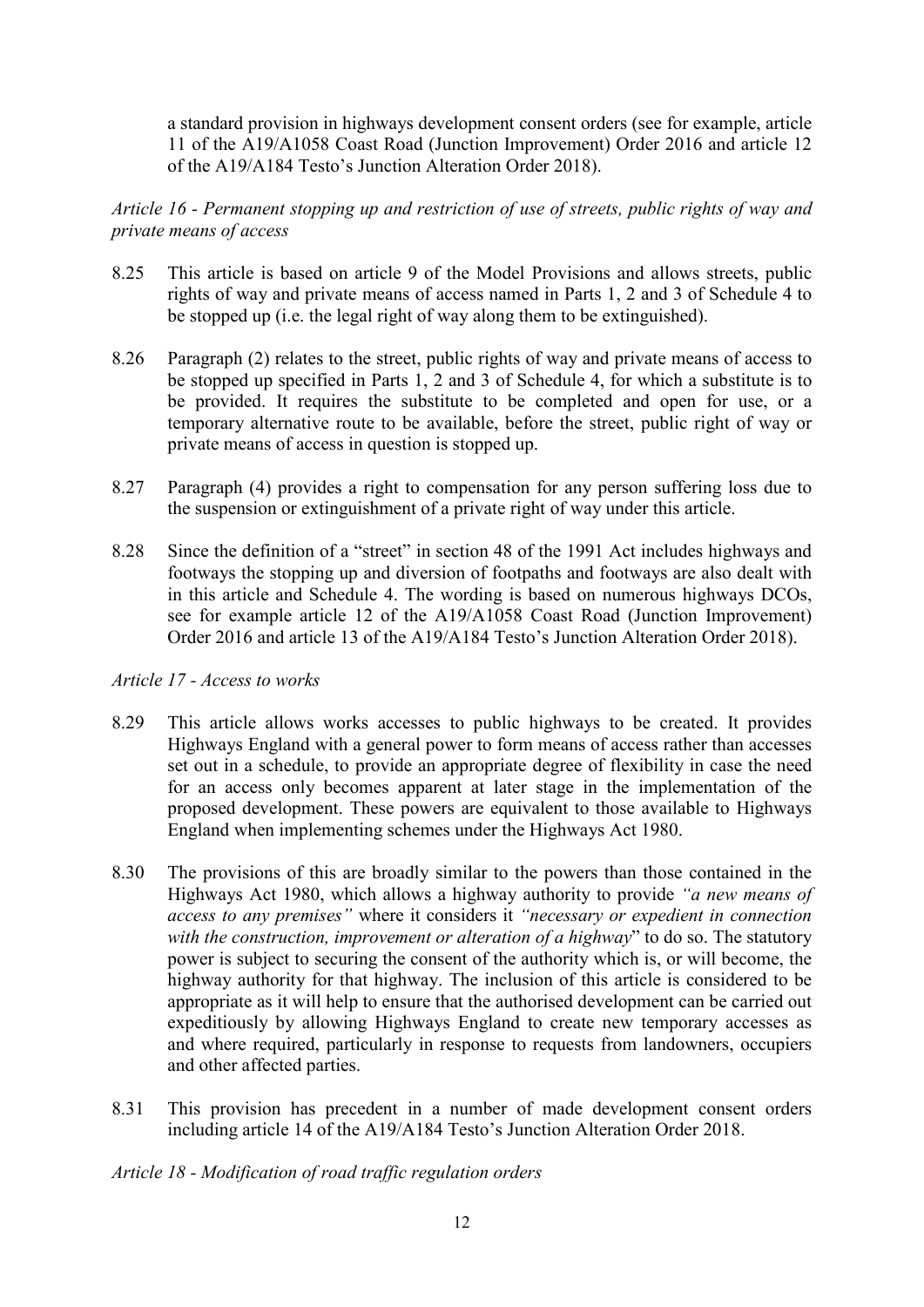8.32 This article provides for various existing road traffic regulation orders made under the Road Traffic Regulation Act 1984 which currently regulate the A1 between junction 67 (Coal House) and junction 65 (Birtley) to apply to specified new sections of the roads constructed under the Order. The restrictions which are provided are:-

(a) the A1 Trunk Road (Birtley Interchange to Scottish Border) (24-Hour Clearway) Order 2004 makes it unlawful for road users to stop on the road except upon the direction of or with the permission of a constable or a traffic officer in uniform, or for emergency and other unavoidable reasons;

(b) The A1 Trunk Road (Gateshead/Newcastle Western Bypass) (Width Restriction) Order 2016 makes it unlawful for road users to cause or permit any vehicle with an overall width exceeding six feet six inches from entering or proceeding along the offsidemost lane of the northbound and southbound carriageways except upon the direction of or with the permission of a constable or a traffic officer in uniform, for emergency or unavoidable reasons, by emergency service vehicles, or where the vehicle is being used for specified maintenance purposes;

(c) The A1 Trunk Road (Birtley to North Brunton) (Prohibition of Slow Moving Vehicles) Order 2001 makes it unlawful for road users to cause or permit any agricultural motor vehicle or industrial tractor from entering or proceeding along the road except upon the direction of or with the permission of a constable or a traffic officer in uniform, or for maintenance or lawfully authorised works; and

(d) The A1 Trunk Road (Gateshead/Newcastle Western Bypass) (Birtley Interchange to Blaydon Viaduct) (50 Miles Per Hour Speed Restriction) Order 2010 makes it unlawful for road users to cause or permit any vehicle to be driven along the road at a speed exceeding 50 miles per hour.

- 8.33 The purpose of applying these orders to the new sections of road to be constructed under the Order is to ensure safe and proper operation of the authorised development, and to ensure the Scheme delivers its intended benefits. Article 18 will ensure that the existing road traffic regulation orders will be replicated on the new sections of road. It is considered appropriate for the restrictions to be included in the Order as an ancillary matter under section 120(3) of the Act.
- 8.35 Such traffic regulation measures are normally made by order under the Road Traffic Regulation Act 1984, with such orders subject to consultation and publicity requirements. Inclusion within the DCO is appropriate as the consultation, publicity and examination processes within the DCO procedure provide a more than adequate substitute for the consultation and publicity requirements of traffic regulation orders.
- 8.35 Article 18(2) also clarifies that paragraph (1) have effect as if made by an order under the 1984 Act, and can be varied or revoked by an order made under that act or other enactment which provides for the variation or revocation of such orders, without the need to apply under the Act for an amendment to the Order. This is achieved by the use of s120(5) of the 2008 Act.
- 8.36 Article 18(3) provides that the roads to be constructed under the Order would cease to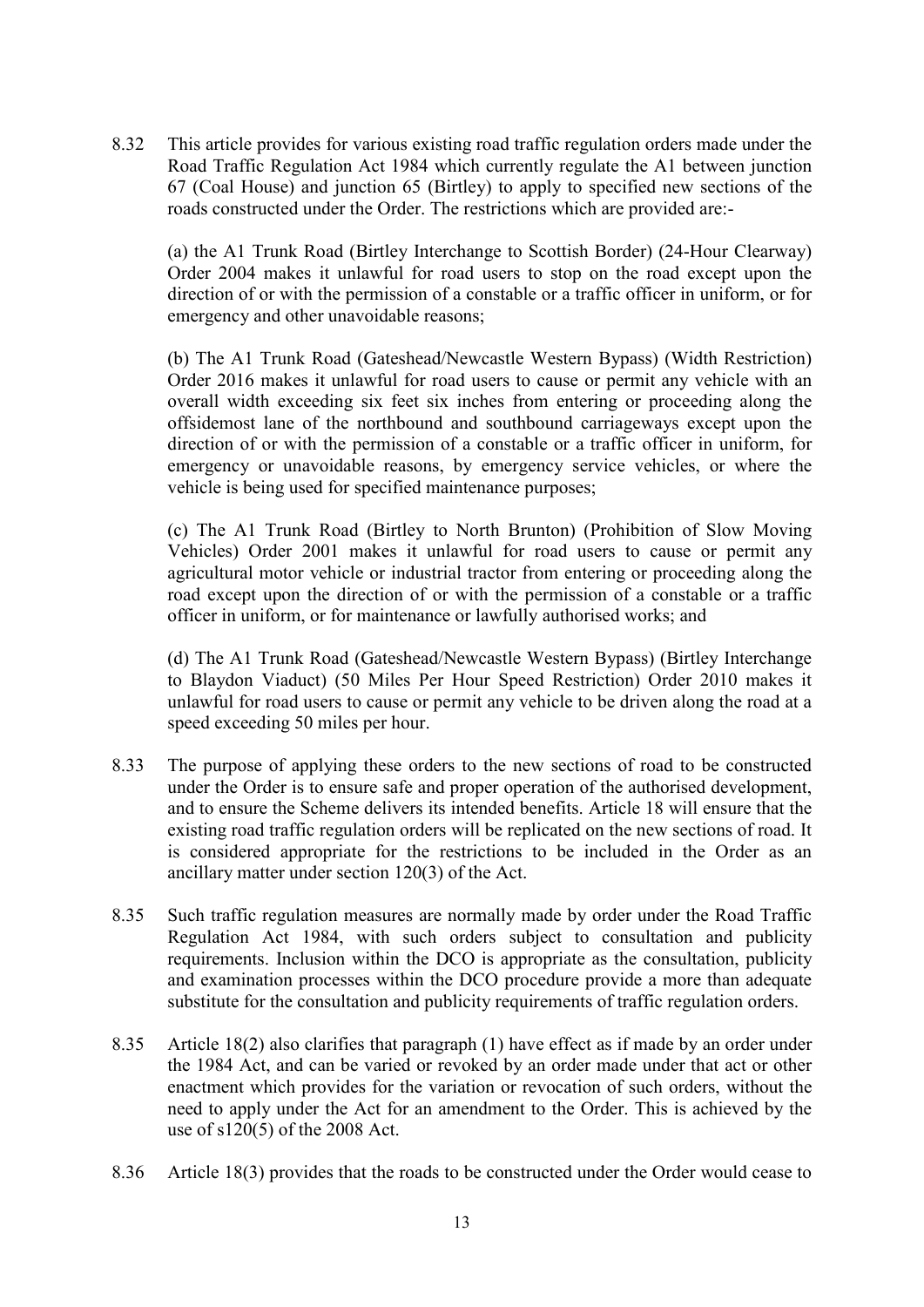be restricted roads for the purpose of section 81 of the Road Traffic Regulation Act. As the roads will be lit, they would ordinarily be classed as restricted roads under section 81 of the Road Traffic Regulation Act 1984 and subject to a speed limit of 30 miles per hour. Such a speed limit would not deliver the benefits of the Scheme and would contradict the provisions of Article 18(1)(d). It is therefore considered appropriate to be included in the Order as an ancillary matter under section 120(3) of the Act. De-restriction measures are normally undertaken by means of a Direction under section 82 of the Road Traffic Regulation Act 1984. Inclusion within the DCO is appropriate as the consultation, publicity and examination processes within the DCO procedure provide a more than adequate substitute for the consultation and publicity requirements of derestriction directions.

# *Article 19 - Traffic regulation*

- 8.37 The purpose of this article is to provide Highways England with powers to make traffic regulation orders in relation to roads for which it is not the highway authority, so that it can implement traffic management measures (e.g. restrictions on the use of roads) necessary to construct the authorised development. This draws on the approach taken in article 37 of the A556 (Knutsford to Bowdon Improvement) Development Consent Order 2014 and article 43 of the M4 Motorway (Junctions 3 to 12) (Smart Motorway) Order 2016.
- 8.38 This article would, at any time prior to 12 months following the opening of the authorised development for public use, allow Highways England, in so far as it is necessary or expedient for the purposes of the construction, maintenance or operation of the authorised development, to:

a) revoke, amend or suspend in whole or in part any order made under the Road Traffic Regulation Act 1984;

b) permit, prohibit or restrict the stopping, waiting, loading or unloading of vehicles on any road;

c) authorise the use as a parking place of any road;

d) make provision as to the direction or priority of vehicular traffic; and

- e) permit or prohibit vehicular access to any road.
- 8.39 Implementation of any of the measures is subject to the prior approval of the traffic authority in whose area the roads are situated. Requirement is also made for the chief officer of police and the relevant traffic authority to be notified in advance. This complies with the consultation and publicity requirements for traffic regulation orders under the Secretary of State's Traffic Orders (Procedure) (England and Wales) Regulations 1990/1656.

# **9. Part 4 - Supplemental Powers**

*Article 20 - Discharge of Water*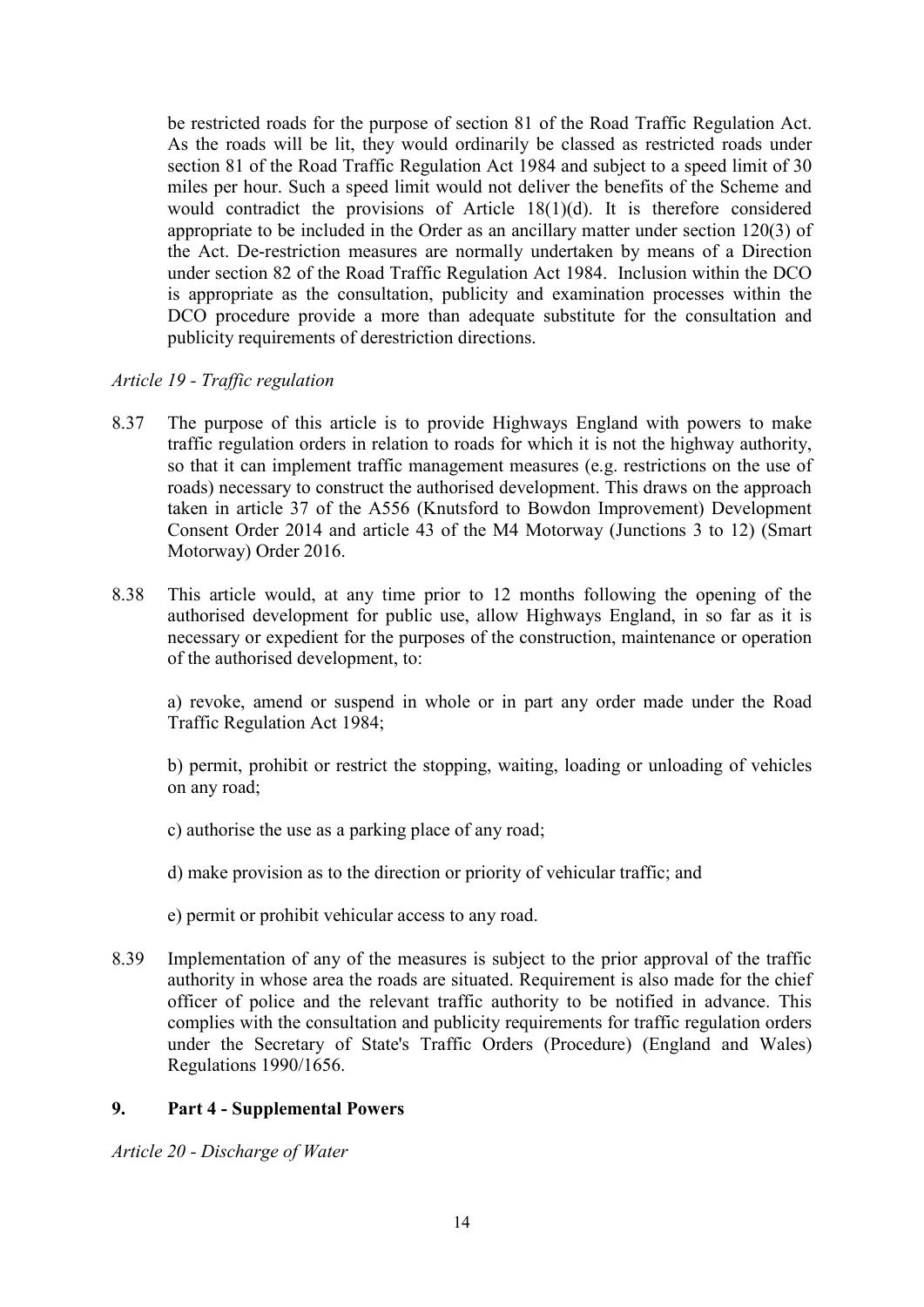- 9.1 This article establishes statutory authority for Highways England to discharge water into a sewer, watercourse or drain in connection with the carrying out or maintenance of the authorised development.
- 9.2 This statutory authority is subject to Highways England obtaining the consent of the owner of the sewer, watercourse or drain, but that consent cannot be withheld unreasonably.
- 9.3 Paragraph (6) requires the undertaker to take reasonably practicable steps to ensure that any water that is discharged is free from gravel, soil or other solid substance, oil or matter in suspension.
- 9.4 Paragraph (7) makes is clear that this article does not obviate the need for an environmental permit for such discharge where it is relevant.
- 9.5 Paragraph (9) states that a person who fails to notify the undertaker of their decision in respect of an application for consent/approval within 28 days of the application being made is deemed to have consent/approval. This time limit is considered necessary to remove the possibility of delay and provide certainty that the authorised development can be delivered by the undertaker in a timely fashion. As a nationally significant infrastructure project the authorised development should not be at risk of being held up due to a failure to respond to an application for consent/approval.
- 9.6 This article has been included in previous Highways England development consent orders (for example see article 18 of the M20 Junction 10a Development Consent Order 2017 and article 17 of the A19/A184 Testo's Junction Alteration Order 2018).

# *Article 21 - Protective work to buildings*

9.7 The purpose of this article is to allow Highways England to undertake protective works to buildings affected by the authorised development. The wording has broad precedent and is based on article 15 of the Model Provisions (see article 16 of the A19/A1058 Coast Road (Junction Improvement) Order 2016, article 18 of the A14 Cambridge to Huntingdon Improvement Order 2016 and article 18 of the A19/A184 Testo's Junction Alteration Order 2018). The Scheme will involve substantial engineering works. Although every effort will be made to avoid impacts on existing buildings in the proximity of the works, the final impacts will be dependent on detailed design and site investigations. It is necessary to include appropriate provision to carry out protective works in the unlikely event such a need arises.

#### *Article 22 - Authority to survey and investigate the land*

9.8 This article gives Highways England the power to enter certain land for the purpose of surveying and investigating. Prior to the construction of the Scheme, it will be necessary to undertake ground investigations and surveying in order to develop the detailed design of the Scheme. This will necessarily involve access to land and the Scheme cannot be progressed with powers of access. The article provides that Highways England must give 14 days' notice before exercising the powers of entry, and that compensation is payable for any loss or damage. This, again, is a standard provision with broad precedent.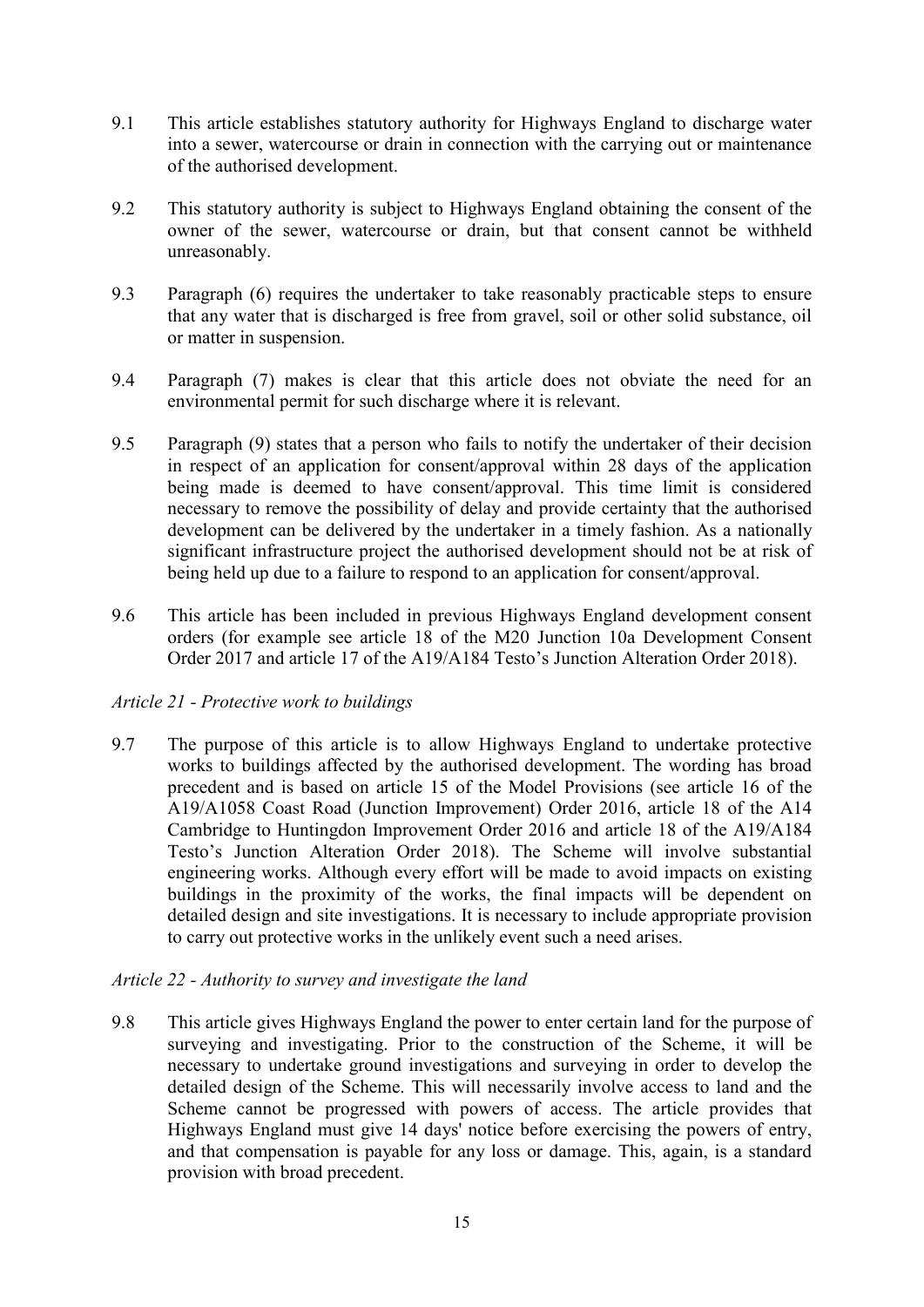# **10. Part 5 - Powers of Acquisition and Possession**

#### *Article 23 - Compulsory acquisition of land*

- 10.1 This article authorises the acquisition of land by compulsory purchase. It grants the power to acquire such of that land as is required for the authorised development. The power of acquisition over the Order land is qualified and restricted by sub-paragraph (2), in the case of parcels of land specified in the Order where only rights are required (article 26(2)) or where possession of land parcels as specified in the Order may be taken temporarily only (article 32(8)).
- 10.2 This provision is necessary to secure the delivery of the Scheme as set out in more detail in the statement of reasons accompanying the application, There is precedent for this form of article (see for example article 20 of the A19/A184 Testo's Junction Alteration Order 2018),

# *Article 24 - Compulsory acquisition of land - incorporation of the mineral code*

10.3 This article incorporates Part 2 of Schedule 2 of the Acquisition of Land Act 1981. This means that where Highways England acquires land under the powers of the Order, it will not acquire any mineral deposits present in the land (other than those necessarily extracted or used in constructing the authorised development) unless they are expressly included in the conveyance. This drafting is based on article 19 of the Model Provisions and has broad precedent in a number of made development consent orders.

# *Article 25 – Time limit for exercise of authority to acquire land compulsorily*

- 10.4 This article gives Highways England five years to issue 'notices to treat' or to execute a 'general vesting declaration' to acquire the land that is subject to the power of compulsory purchase. These are the two main procedural methods by which the process of compulsorily acquiring land may be undertaken should this Order be made.
- 10.5 The article also sets a 5 year time limit on the power of Highways England to take temporary possession of land, although it does not prevent Highways England from remaining in possession of land after that time if it took possession within the 5 year limit (this has consistently been approved by the Secretary of State, see for example article 22 of the A14 Cambridge to Huntingdon Improvement Order 2016 and article 22 of the A19/A184 Testo's Junction Alteration Order 2018).

#### *Article 26 – Compulsory acquisition of rights and restrictive covenants*

- 10.6 This article allows for rights in land to be acquired as well as the land itself, and also for new rights to be created over land.
- 10.7 This article provides for such rights as may be required to be acquired by Highways England over land which it is authorised to acquire under article 23. The public benefit of this is that it would allow Highways England, if possible, to reduce the area of outright acquisition and rely on rights instead. A provision of this kind is usual in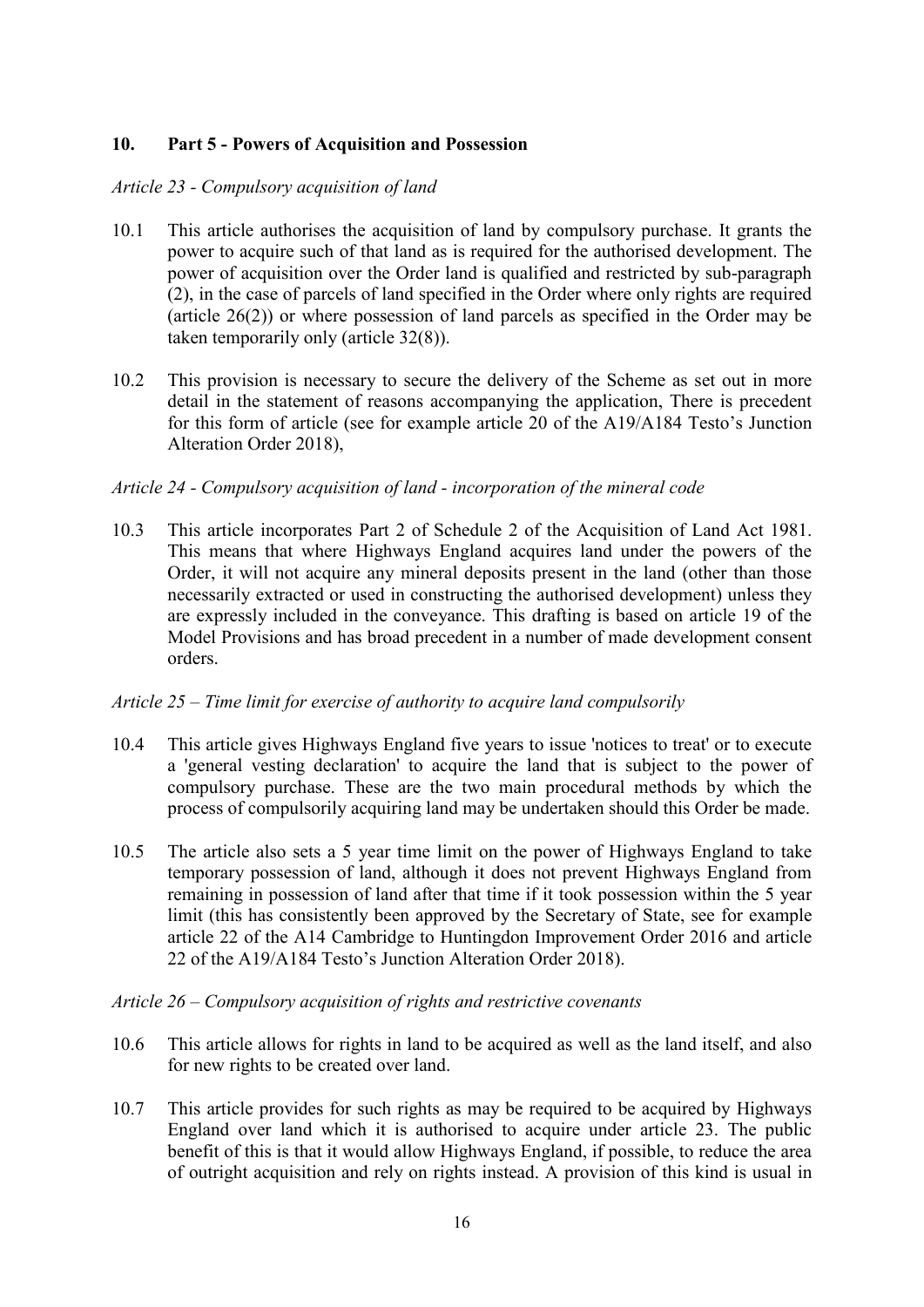Transport and Works Act orders and Hybrid Bills, and has been followed in a number of DCOs for example article 23 of the A14 Cambridge to Huntingdon Improvement Order 2016 and article 23 of the A19/A184 Testo's Junction Alteration Order 2018.

- 10.8 Paragraph (2) provides that for the land described in Schedule 6 Highways England's powers of compulsory acquisition are limited to the acquisition of such rights as may be required for the purposes set out in the Schedule.
- 10.9 Paragraph (3) provides power to impose restrictive covenants under paragraph (1) is exercisable only in respect of plots specified in column (1) of Schedule 6.
- 10.10 Paragraph (4) provides that where Highways England needs only to acquire rights over land, it shall not be obliged to acquire any greater interest in that land.
- 10.11 Paragraph (5) and Schedule 7 impose modifications to the compulsory purchase and compensation provisions under general legislation. They do not affect the entitlement to compensation, but generally ensure that the compensation procedure applies to the additional categories of acquisition covered by the Order – the creation of new rights and the imposition of restrictive covenants in particular. This is a consequence of the extension of land acquisition powers to these categories (done to allow lesser land interests to be acquired). For the purpose of section 126(2) of the Act, the relevant compensation provisions are modified only to the extent necessary to ensure that they apply properly to the acquisition of rights and not to affect the amount of compensation to which landowners would be entitled. Furthermore, the provisions have been amended so that the time limits are consistent with the Order (five years as opposed to three years) and the appropriate references to the Act.
- 10.12 The modifications are applicable generically to Orders of this kind and are based on changes made consistently in most schemes granted under the Act (see, for a recent example, Schedule 6 of the A14 Cambridge to Huntingdon Improvement Order 2016). As a result of changes contained in the Housing and Planning Act 2016, the Order has been updated to ensure that the correct provisions are modified. These changes have precedent in the A19/A184 Testo's Junction Alteration Development Consent Order 2018.

#### *Article 27 - Private rights over land*

- 10.13 In order for it to be possible to implement the proposed development, provision is needed for the extinguishment of private rights in the Order land that would be incompatible with that implementation. Article 27 supplies that provision.
- 10.14 Article 27(1) provides for the extinguishment of private rights over Order land subject to compulsory acquisition under the Order, from the moment of acquisition or occupation of that land.
- 10.15 Article 27(2) provides for the extinguishment of existing private rights over land that is subject to the compulsory acquisition of new rights (but where the underlying land is not subject to powers of compulsory acquisition), if the exercise of those existing rights is inconsistent with the implementation of the Scheme, from the date of acquisition of the right or occupation of the underlying land.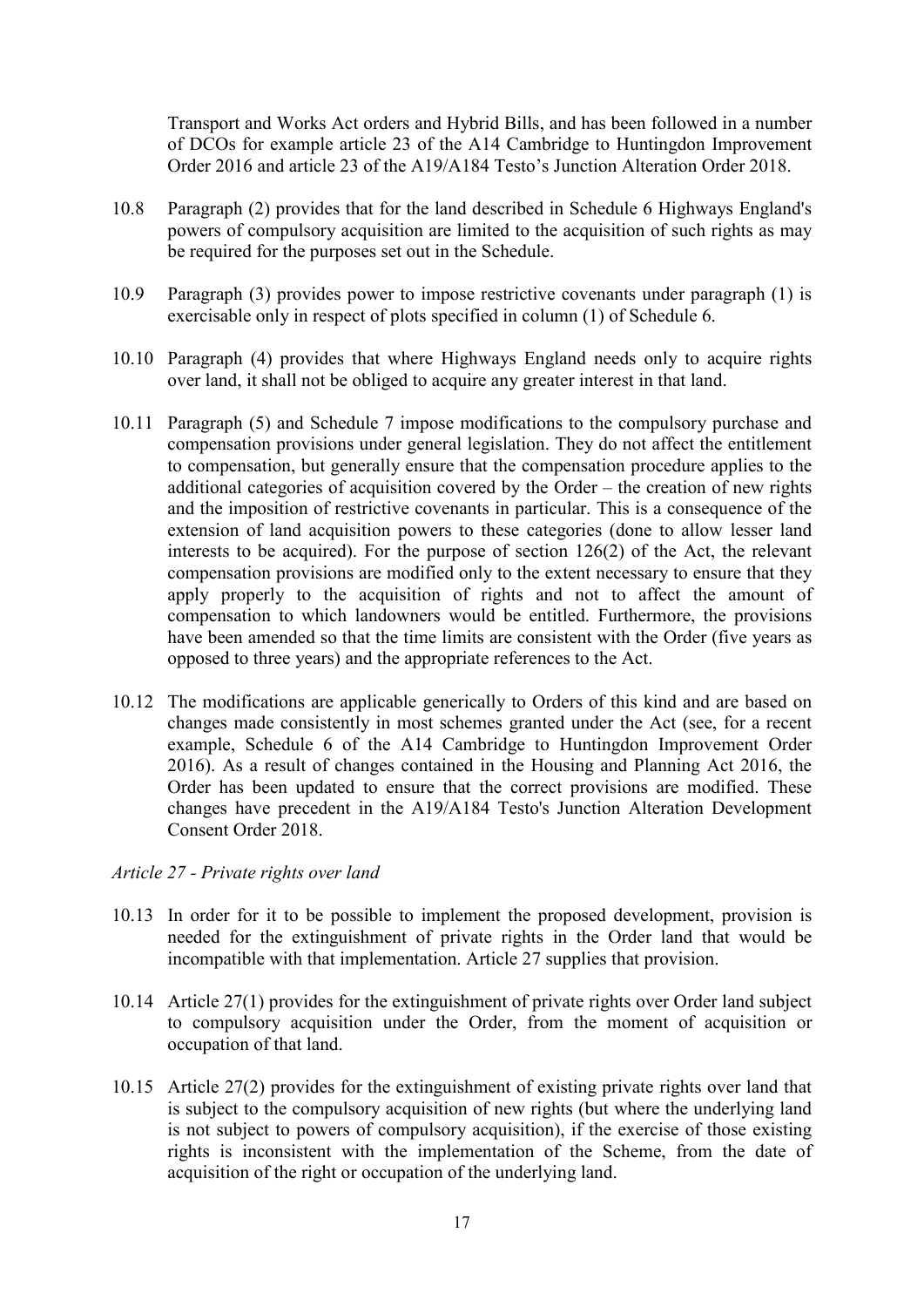- 10.16 Article 27(3) provides that rights over Order land that is already owned by Highways England are also extinguished, at the point that any activity authorised by the Order interferes with or breaches those rights.
- 10.17 Article 27(4) provides for the temporary suspension of private rights over Order land that is not acquired but is occupied temporarily by Highways England in order to construct the proposed development. The suspension is for the duration of the occupation.
- 10.18 Paragraphs (5) to (8) of article 27 make provision for compensation and for circumstances where rights are preserved.
- 10.19 Article 27(9) sets out a list of matters deemed to be private rights to provide certainty as to the scope of the article. The list of deemed private rights is broad in order to ensure that any right which could potentially interfere with the implementation of the proposed development can be extinguished. A similar list appears in the equivalent article in the A14 Cambridge to Huntingdon Improvement Order 2016 (see article 25), A19/A1058 Coast Road (Junction Improvement) Order 2016 (see article 24) and the A19/A184 Testo's Junction Alteration Order 2018 (see article 24).
- *Article 28 - Application of Part 1 of the 1965 Act*
- 10.20 The purpose of this article is to ensure consistency between the standard terms of highways development consent orders and the Compulsory Purchase Act 1965 (as amended by the Housing and Planning Act 2016) as applied by section 125 of the Act. These modifications have broad precedent in Schedule 14 to the High Speed Rail (London – West Midlands) Act 2017 and article 25 of the A19/A184 Testo's Junction Alteration Development Consent Order 2018.
- *Article 29 - Application of the 1981 Act*
- 10.21 This article applies (with minor modifications to make the provisions appropriate to the context of acquisition under powers in a development consent order) the provisions of the 1981 Act to compulsory acquisition under the Order so that Highways England has the option of acquiring Order land that is subject to the powers of compulsory acquisition by vesting declaration.
- 10.22 Vesting declarations are one of two ways of acquiring land that is subject to compulsory purchase. The other method involves serving a notice to treat on the land owner to commence the process of establishing the acquisition price, after which title in the land is transferred. The date on which title will transfer is uncertain under the notice to treat method.
- 10.23 A vesting declaration, in contrast, sets the date on which title in the land is transferred to the acquiring authority. Compensation is negotiated or determined and paid later. Vesting declarations, therefore, allow title in the land to pass to the acquirer more quickly than using the notice to treat method, and also allow several parcels to be acquired at once. Their use is subject to serving notices and observing time limits as required by the 1981 Act (as amended by the Housing and Planning Act 2016).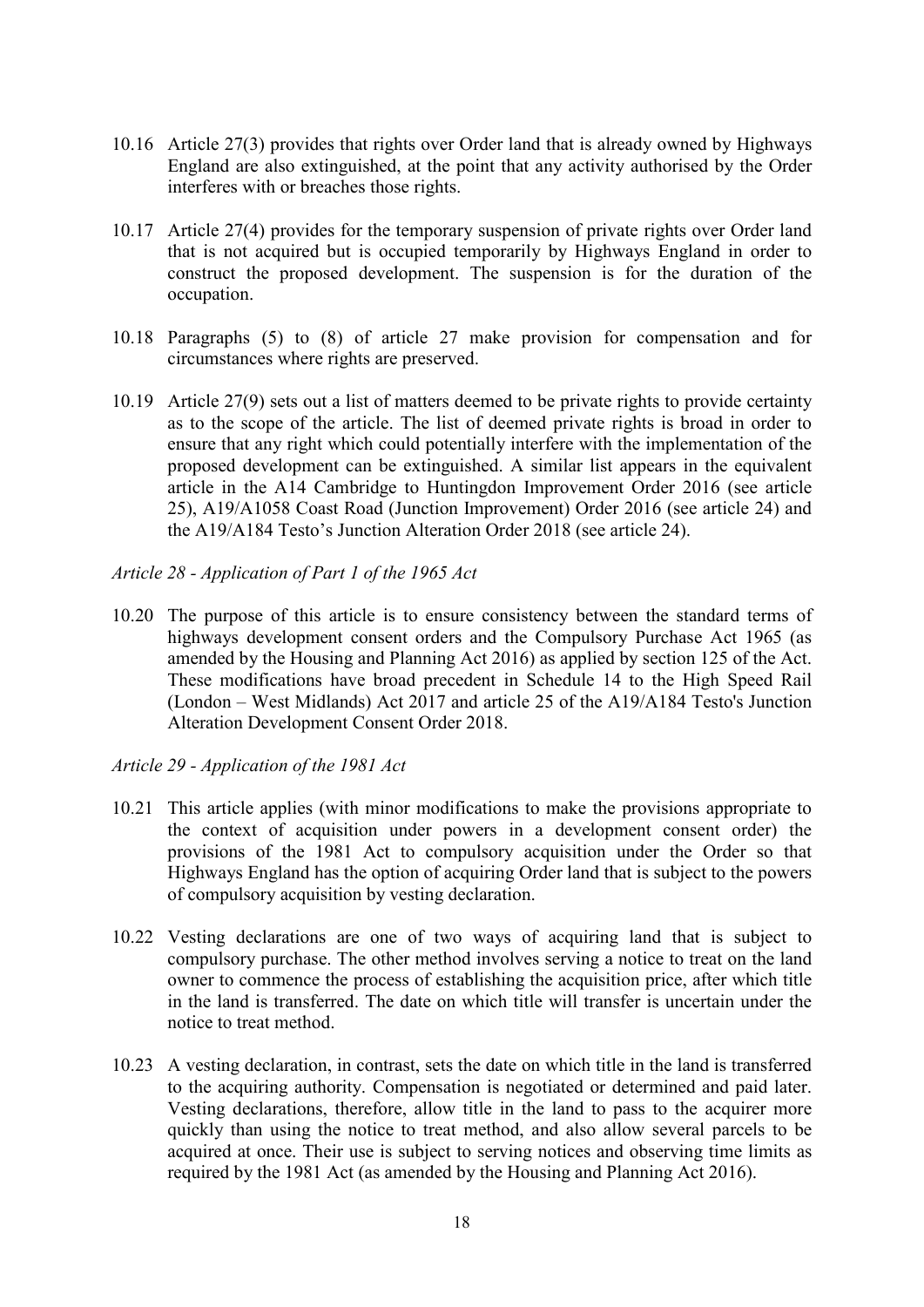10.24 The modifications ensure consistency with the standard five year period sought under the Order for acquisition rights. It further ensures that the appropriate references are made to the Act. These changes have precedent in the A19/A184 Testo's Junction Alteration Development Consent Order 2018.

# *Article 30- Acquisition of subsoil and airspace only*

- 10.25 This article allows Highways England to acquire land below the surface or above the surface, rather than having to acquire all of the land.
- 10.26 The purpose of this article is to give Highways England the flexibility to minimise so far as is possible the extent of interests to be acquired, with consequently less impact on affected landowners, and lower payments of compensation which is in the public interest. This too is a standard provision used in many highways development consent orders (see for example article 27 of the A14 Cambridge to Huntingdon Improvement Order 2016 and article 27 of the A19/A184 Testo's Junction Alteration Order 2018).

# *Article 31 - Rights under or over streets*

.

- 10.27 The purpose of this article is to allow Highways England to appropriate and use land above or below streets within the Order limits, without having to acquire the street or any right or easement in it. The exercise of this power, without full acquisition, is prohibited in the circumstances set out in paragraph (3). Compensation is payable for any loss or damage caused to an owner or occupier of land affected by the power of appropriation where no acquisition has taken place.
- 10.28 This article was included in the Model Provisions and the majority of development consent orders made to date. It is considered that the article remains necessary for the authorised development notwithstanding the effect of the Housing and Planning Act 2016, and it was retained in the Silvertown Tunnel Order 2018. It is necessary to enable Highways England to use temporary structures to divert non-motorised users during the construction of the authorised development

#### *Article 32 - Temporary use of land for carrying out the authorised development*

- 10.29 The purpose of this article is to allow the land set out in Schedule 8 to be occupied temporarily while the works are carried out. This is land which is required during construction of the Scheme but is not required permanently. The authorisation of temporary possession prevents Highways England having to permanently acquire land which is required to construct the authorised development but is not needed permanently and therefore assists in minimising the interference with landowners' rights.
- 10.30 The land in respect of which Highways England may take temporary possession falls into two categories as follows:
	- a) Paragraph 1(a)(i) allows the land set out in Schedule 8 to be occupied temporarily while the works are carried out. This is land which is required during construction of the Scheme but which is not required outright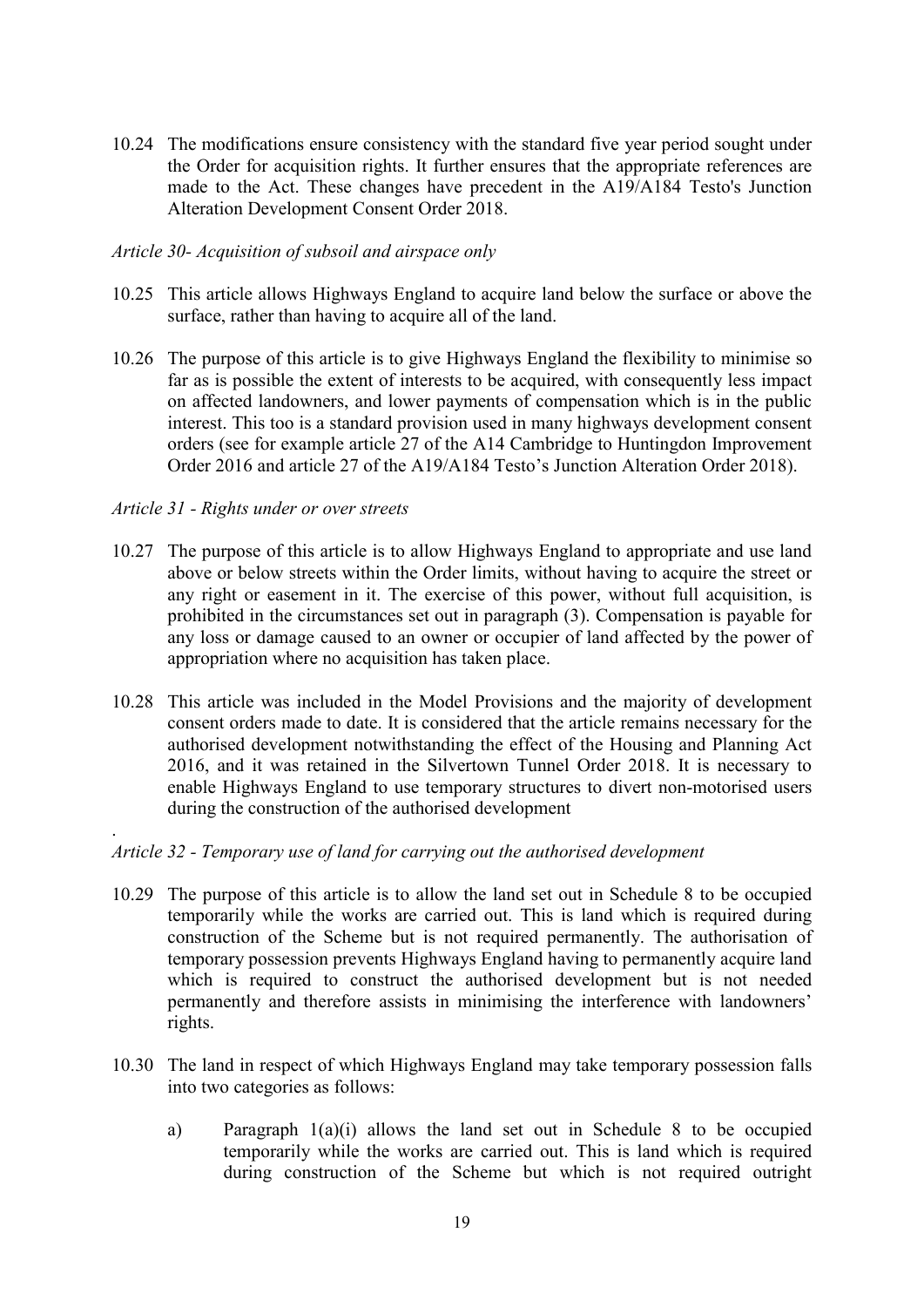permanently, and includes land which will be occupied temporarily and then subject to permanent rights (e.g. diversion of utilities apparatus). Paragraph (9) prevents this land from being acquired permanently, although confirms that acquisition of rights over this land, or of subsoil/airspace only, is not prevented and is required in respect of certain parcels. Likewise some land taken temporarily will have permanent works undertaken to it, e.g. accommodation works (see further paragraph (4)(b), and Schedule 8).

- b) Paragraph 1(a)(ii) allows for the temporary occupation of any of the land that is subject to the powers of permanent acquisition, but in respect of which no process for acquisition has yet been commenced. The rationale for this is that it reduces the amount of land that is required to be subject to outright acquisition. Thus article 23 with article  $32(1)(a)(ii)$  makes it possible for Highways England to occupy land temporarily initially and only proceed to acquire permanently that part which is necessary for the Scheme as constructed. The benefits of this are lesser impacts on landowners and lower costs to Highways England, which is in the public interest. In line with this, paragraph (1)(d) confirms that the authorised development as listed in Schedule 1 can be undertaken on land that has been temporarily occupied.
- 10.31 The inclusion of this article is important to ensure that the authorised development can be carried out efficiently and expeditiously following the making of the Order. Highways England is entitled to occupy and use land pending its permanent acquisition, or to temporarily occupy and use land that is not to be permanently acquired, within provision made for the restoration of the land and payment of compensation to affected landowners and occupiers for any loss or damages arising. These powers are considered to be reasonable given the status of the authorised development as a nationally significant infrastructure project. The article has precedent in many development consent orders (see for example article 29 of the A19/A184 Testo's Junction Alteration Order 2018).
- 10.32 In a departure from article 28 of the Model Provisions, article 32(4) specifies that Highways England is not required to:
	- (a) restore the land on which any permanent works have been constructed under paragraph 1(d);
	- (b) restore the land of which temporary possession has been taken to a better condition than it was before temporary possession. It is considered reasonable for any reinstatement of land to be on a like-for-like basis;
	- (c) remove any ground strengthening works which have been placed on the land to facilitate the construction of the Scheme. This is to ensure, as far as possible, the safe operation of the Scheme;
	- (d) remove any measure installed over or around statutory undertakers to protect the apparatus. This is included to ensure that the apparatus of statutory undertakers is expressly protected under the Order; and
	- (e) remove or reposition any apparatus belonging to statutory undertakers or necessary mitigation works. This safeguards the interests of statutory undertakers in relation to their apparatus and also ensures the necessary mitigation of adverse impacts of the Scheme can be retained on land of which temporary possession has been taken.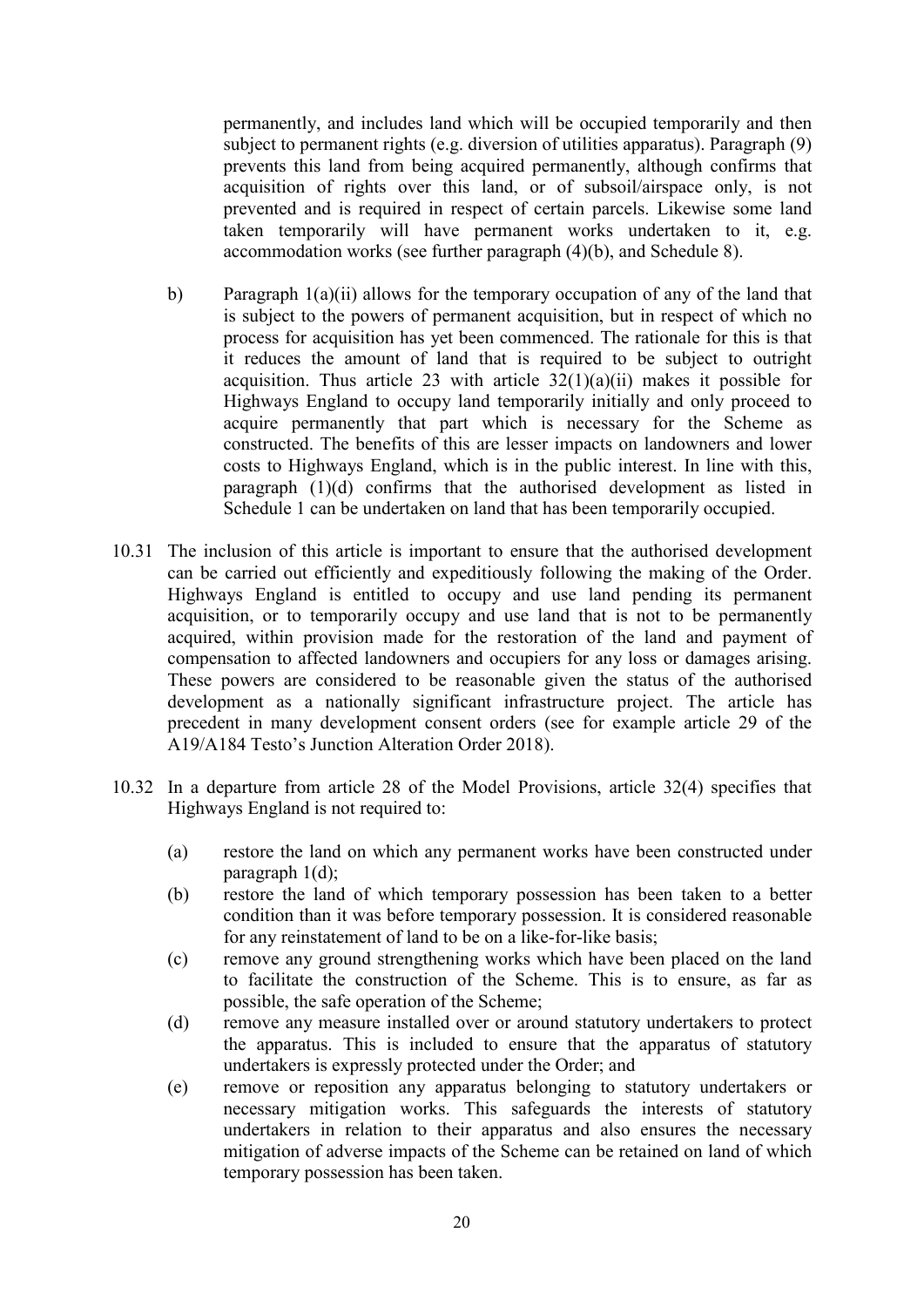10.33 Under paragraph (7) any dispute as to the satisfactory removal of temporary works and restoration of the land under paragraph (4) does not prevent Highways England from giving up possession of the land. This provision is considered to be reasonable as it clarifies that Highways England is able to give up possession of the land, and bring to an end any obligations associated with that possession, without affecting any duty on Highways England to undertake restorative work on land in the event that a dispute under paragraph (4) is resolved in a landowners' favour.

#### *Article 33 - Temporary use of land for maintaining the authorised development*

- 10.34 This article provides that Highways England may take temporary possession of land within the Order limits required for the purpose of maintaining the authorised development and to construct such temporary works as may be reasonably necessary for that purpose for a period of five years from the date on which that part of the authorised development is first used. Provision is made for notice and compensation. This power does not apply with respect to houses, gardens or any other buildings for the time being occupied. Under paragraph (6) all temporary works must be removed before Highways England gives up possession under this article and the land must be restored to the reasonable satisfaction of the owners. Compensation is payable under paragraph (7) for loss or damage caused by temporary possession. In the same way as article 32 any dispute as to the satisfactory restoration of land does not prevent Highways England from giving up possession of the land.
- 10.35 Provision is made in paragraph (3) for giving 28 days' notice prior to taking temporary possession in terms of Article 33. However, the notification requirement is removed in the emergency circumstances set out in paragraph (4). A departure from the normal notice requirements in cases of emergency is precedented in article 29 of the River Humber Gas Pipeline Replacement Order 2016.
- 10.36 This article is substantially based on the wording used in the A19/A1058 Coast Road (Junction Improvement) Order 2016 (see article 28), the M4 Motorway (Junctions 3 to 12) (Smart Motorway) Order 2016 (see article 29) and the A19/A184 Testo's Junction Alteration Order 2018 (see article 30) It is also based on article 29 of the Model Provisions.
- 10.37 This article is required to enable Highways England to carry out maintenance during the maintenance period and is considered appropriate as it would impose a lesser burden than permanently acquiring rights to achieve the same purpose.
- *Article 34 - Statutory undertakers*
- 10.38 This article provides Highways England with clear statutory authority to acquire rights over land owned by statutory undertakers (i.e. utilities such as electricity and gas companies)
- 10.39 It also allows Highways England to extinguish rights that statutory undertakers have over the Order land, and to remove and reposition their apparatus. Reference is made to the Order land so that this power is not restricted to apparatus which has been specifically shown on the land plans and described in the book of reference. In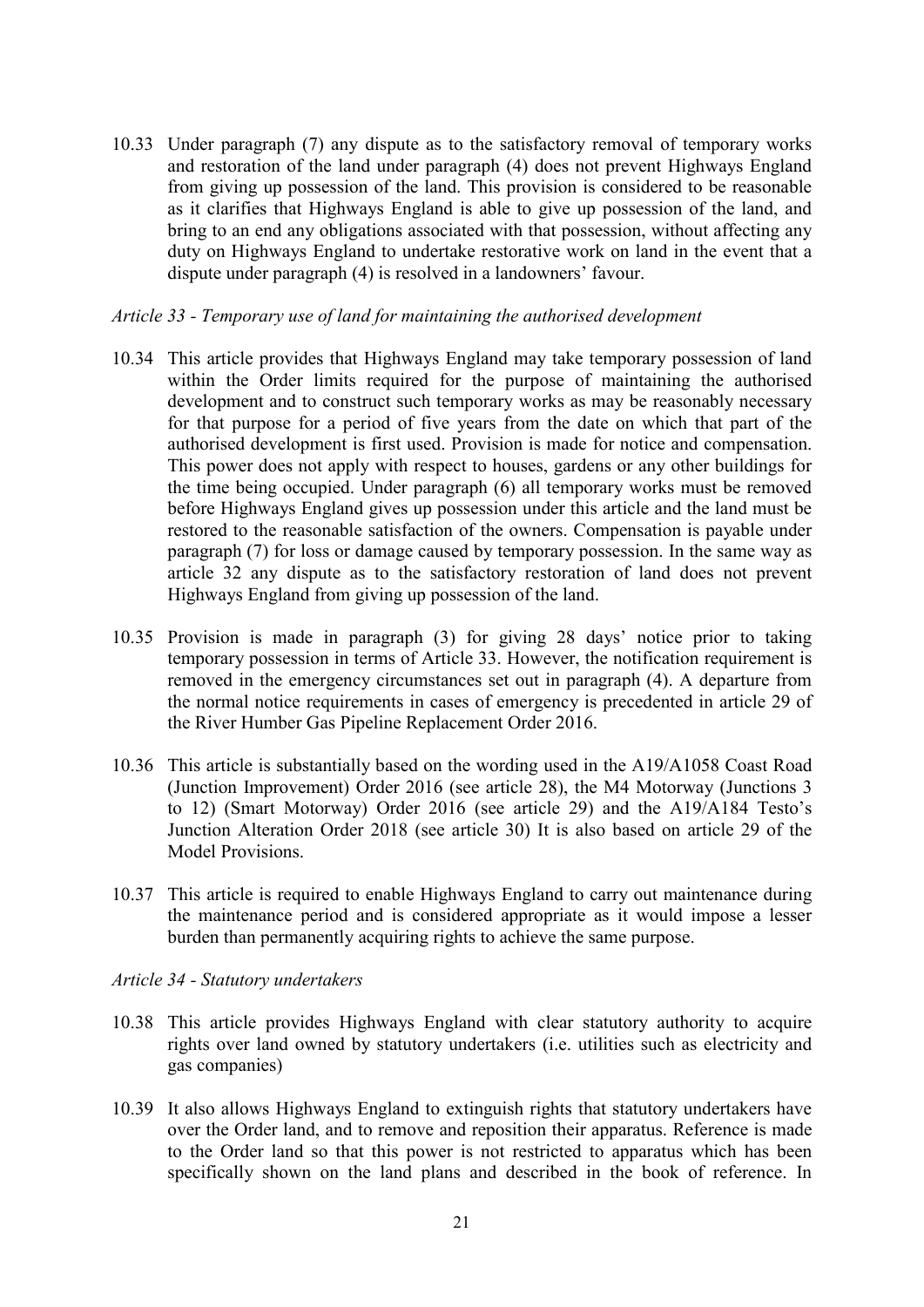practice it is impracticable to show and describe all such apparatus and so a general power for the extinguishment of rights and removal or relocation of apparatus belonging to statutory undertakers over or within any Order land is required.

- 10.40 Paragraph (2) restricts Highways England's power to extinguish rights or move apparatus by excluding apparatus in streets. It applies alternative provisions more appropriate to balancing the interests of the various affected parties where the apparatus in question is in a street.
- 10.41 This article is subject to Schedule 11 which contains provisions for the protection of certain statutory undertakers to ensure their continued ability to carry out their functions despite the interference with their rights/apparatus required to facilitate the proposed development.
- 10.42 This article has broad precedent (see the A14 Cambridge to Huntingdon Improvement Order 2016 (article 32), the A19/A1058 Coast Road (Junction Improvement) Order 2016 (article 29), the M4 Motorway (Junctions 3 to 12) (Smart Motorway) Order 2016) (article 30) and the A19/A184 Testo's Junction Alteration Order 2018 (article 31). The Scheme involves substantial works to the existing A1. Apparatus belonging to statutory undertakers will be present under the existing road and verge as well as potentially being present under land which is not currently incorporated in the highway. The alterations to the road will inevitably involve interference with existing apparatus. Powers to move apparatus are therefore essential in order for the Scheme to be implemented.

#### *Article 35 - Apparatus and rights of statutory undertakers in stopped up streets*

- 10.43 This article is based on article 32 of the Model Provisions and governs what happens to statutory undertakers' apparatus under streets that are stopped up by the Order. Without the article, the statutory undertaker would not have access to the apparatus, since there will no longer be a right of way along the street.
- 10.44 Under paragraph (2), the statutory undertaker may remove, relocate or replace any affected apparatus of its own volition, or must do so if it is reasonably requested by the Secretary of State.
- 10.45 Under paragraph (3), the statutory undertaker would receive compensation from Highways England for any relocation works and associated costs. Paragraphs (4)-(5) discount from this compensation the cost associated with a higher specification in the replacement apparatus. Paragraph (6) discounts from this compensation the increase in value to the statutory undertaker for having new rather than old (i.e. older than  $7\frac{1}{2}$ ) years) apparatus.
- 10.46 Paragraph (7) provides that where statutory undertakers are affected by a stopping up in relation to those parts of the Scheme that constitute "major bridge works", "major transport works" or "major highways works", as defined in the 1991 Act, the cost sharing provisions under that Act will apply instead of the compensation provision in this article.
- 10.47 This article is standard for highways development consent orders (see, for example,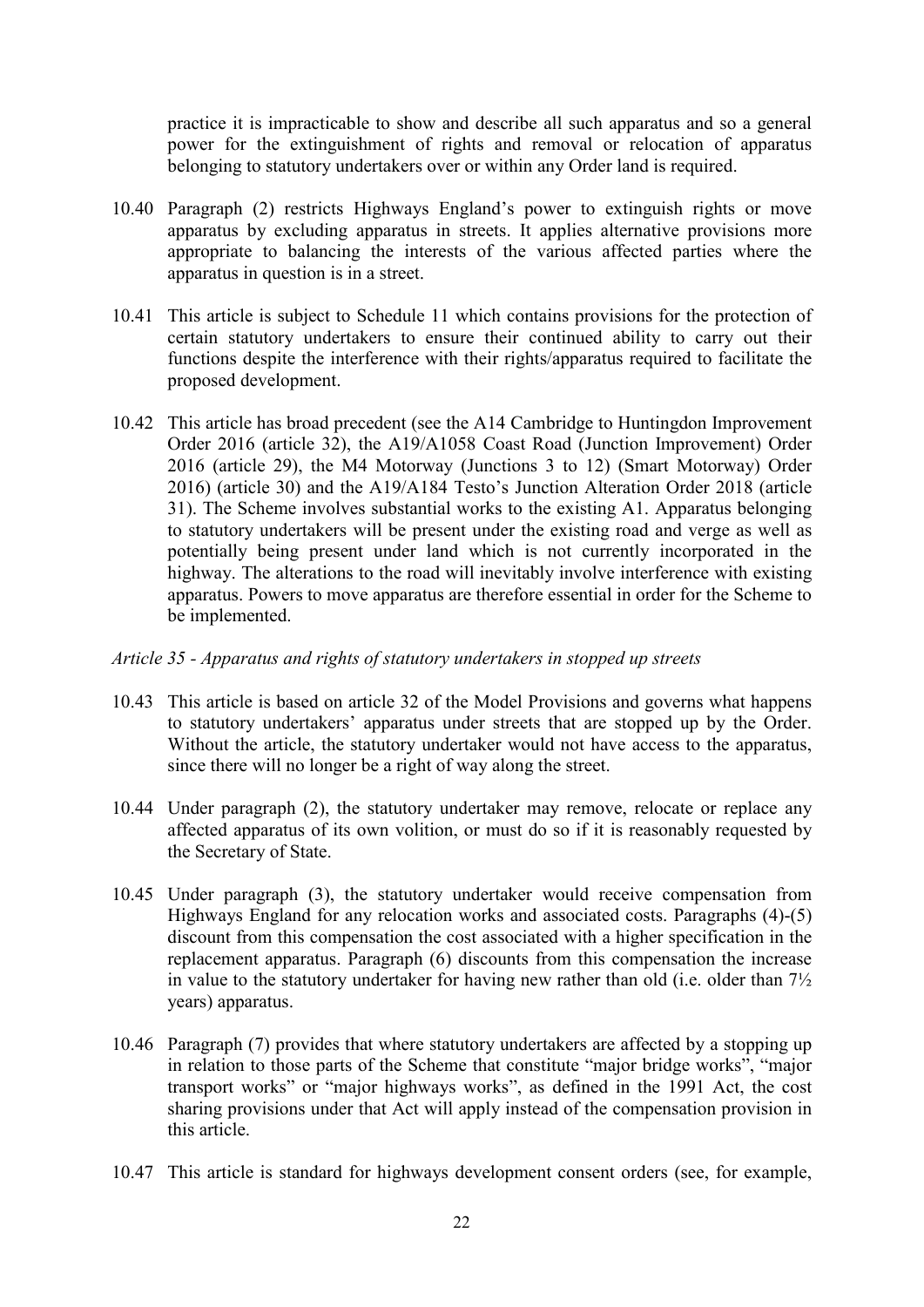the A19/A1058 Coast Road (Junction Improvement) Order 2016 (article 30) and the A19/A184 Testo's Junction Alteration Order 2018 (article 34)). The Scheme is required to make substantial alterations to the A1 and this will inevitably involve interference with existing apparatus in the road. Powers to move apparatus are essential in order for the Scheme to be implemented.

# *Article 36 - Recovery of costs of new connections*

10.48 This article follows article 33 of the Model Provisions and provides that if any statutory undertaker's apparatus is removed and this cuts a service to anyone, then the cost of establishing a new service can be claimed from Highways England. It has precedent in a number of development consent orders including article 33 of the A19/A184 Testo's Junction Alteration Order 2018.

# **11. Part 6 - Operations**

#### *Article 37 - Felling or lopping of trees and removal of hedgerows*

11.1 This article allows any tree or shrub that is near the Scheme to be felled or lopped, or have its roots cut back, if it is considered to obstruct the construction, operation or maintenance of the Scheme or endanger anyone using it. Compensation is payable for any loss or damage caused. This article also allows for the removal of hedgerows as defined in the Hedgerow Regulations 1997. This article has been inserted into numerous orders (see, for example, article 36 of the A14 Cambridge to Huntingdon Improvement Order 2016 and article 34 of the A19/A184 Testo's Junction Alteration Order 2018). This power is required for the Scheme as there are trees which will need to be felled or lopped in order for the Scheme to proceed.

#### *Article 38- Trees subject to tree preservation orders*

11.2 This allows Highways England to fell or lop any trees subject to tree preservation orders described in Schedule 9. This is a model provision which has been used in numerous orders (see for example article 36 of the M4 Motorway (Junctions 3 to 12) (Smart Motorway) Order 2016).

#### *Article 39 - Scheduled Monuments*

11.3 This article permits the carrying out of specified works to scheduled monuments as set out in Schedule 10. In terms of section 32(3)(e), works for the purpose of making any alterations or additions to a scheduled monument are part of the Scheme which requires development consent.

#### **12. Part 7 - Miscellaneous and general**

#### *Article 40 - Application of landlord and tenant law*

12.1 This article follows article 35 of the Model Provisions and governs the leasing of land by Highways England to any other person. Essentially it allows the terms of the lease to override any statutory provisions relating to landlord and tenant law.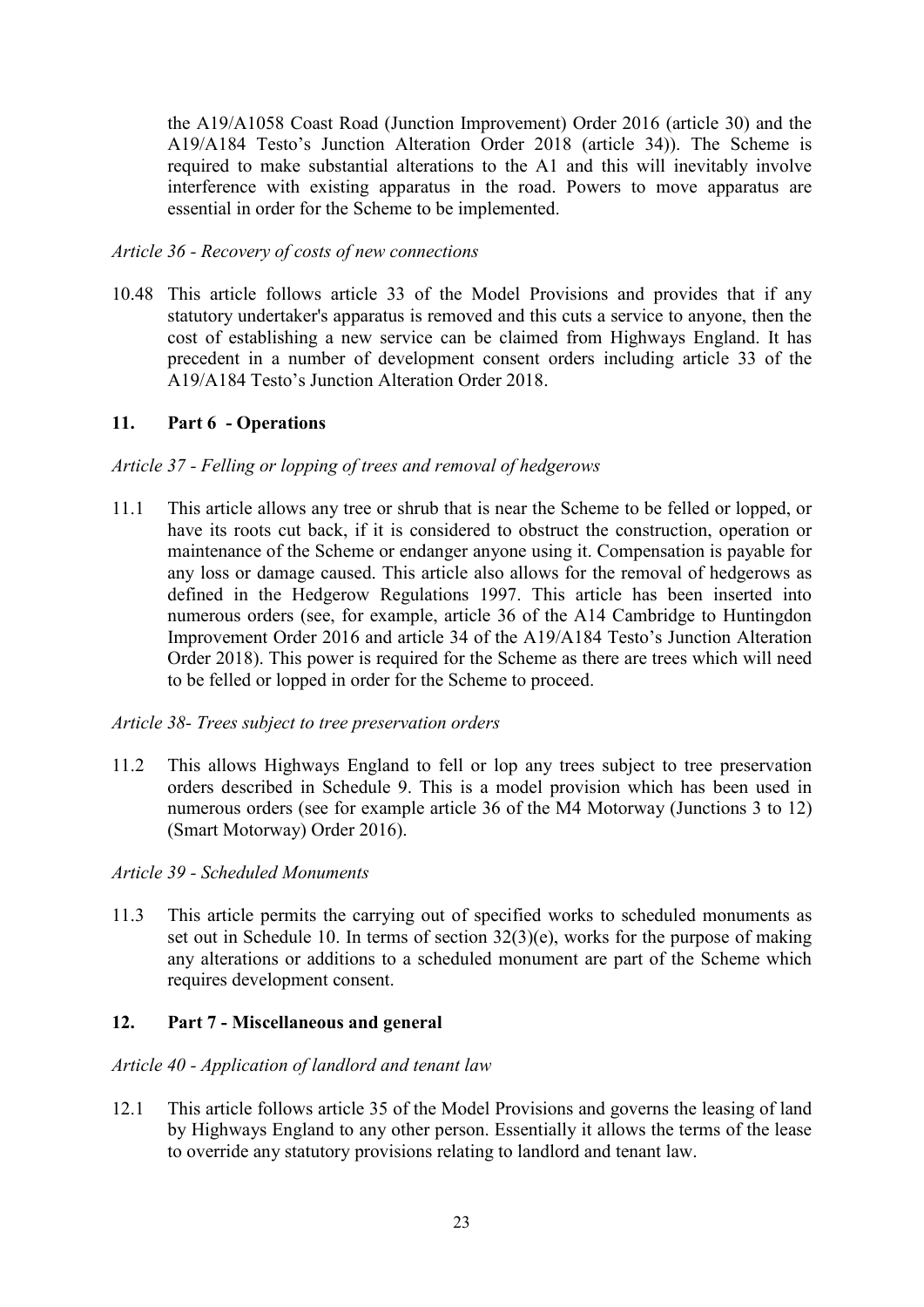# *Article 41 - Operational land for purposes of the Town and Country Planning Act 1990*

- 12.2 This article follows article 36 of the Model Provisions and means that the land within the Order limits in which Highways England holds an interest shall be treated as "operational land of a statutory undertaker" for the purposes of the Town and Country Planning Act 1990.
- 12.3 The effect of that Order land being treated as operational land is that the person responsible for operating and maintaining the proposed development (Highways England or any transferee of its powers) will benefit from certain permitted development rights on that land in connection with the operation of the road. Article 36 of the A19/A184 Testo's Junction Alteration Order 2018 followed the same approach.

#### *Article 42 - Defence to proceedings in respect of statutory nuisance*

- 12.4 Section 158 of the Act confers statutory authority for the purposes of a defence in statutory nuisance generally, subject to any contrary provision made by a particular DCO. This article is such a contrary provision, amending the terms of the defence in the case of noise nuisance (other types of nuisance continue to have the general defence afforded by s158).
- 12.5 The defence is available if the noise relates to:

a) the construction or maintenance of the Scheme, and is in accordance with any controls imposed by the local authority under the Control of Pollution Act 1974, or cannot reasonably be avoided; or

- b) the use of the Scheme and cannot reasonably be avoided.
- 12.6 This is an article based on article 7 of the Model Provisions and has precedent in recent highway Orders made, for example article 38 of the A19/A184 Testo's Junction Alteration Order 2018 and is necessary to clarify the scope of the defence of statutory authority arising from the grant of the Order.

#### *Article 43 - Protection of interests*

- 12.7 This article simply gives effect to Schedule 11, which contains provisions protecting the interests of third parties. This schedule is based on the standard protective provisions approved by the Secretary of State in the A14 Cambridge to Huntingdon Improvement Order 2016 and the M4 Motorway (Junctions 3 to 12) (Smart Motorway) Order 2016. Highways England has sought the views of the undertakers who have interests affected by the authorised development and continues to negotiate with the undertakers to ensure any concerns are dealt with appropriately. Highways England will provide a full update of the status of the negotiations throughout the examination.
- 12.8 This article is standard for highways development consent orders (see for example, article 32 of the A19/A184 Testo's Junction Alteration Order 2018).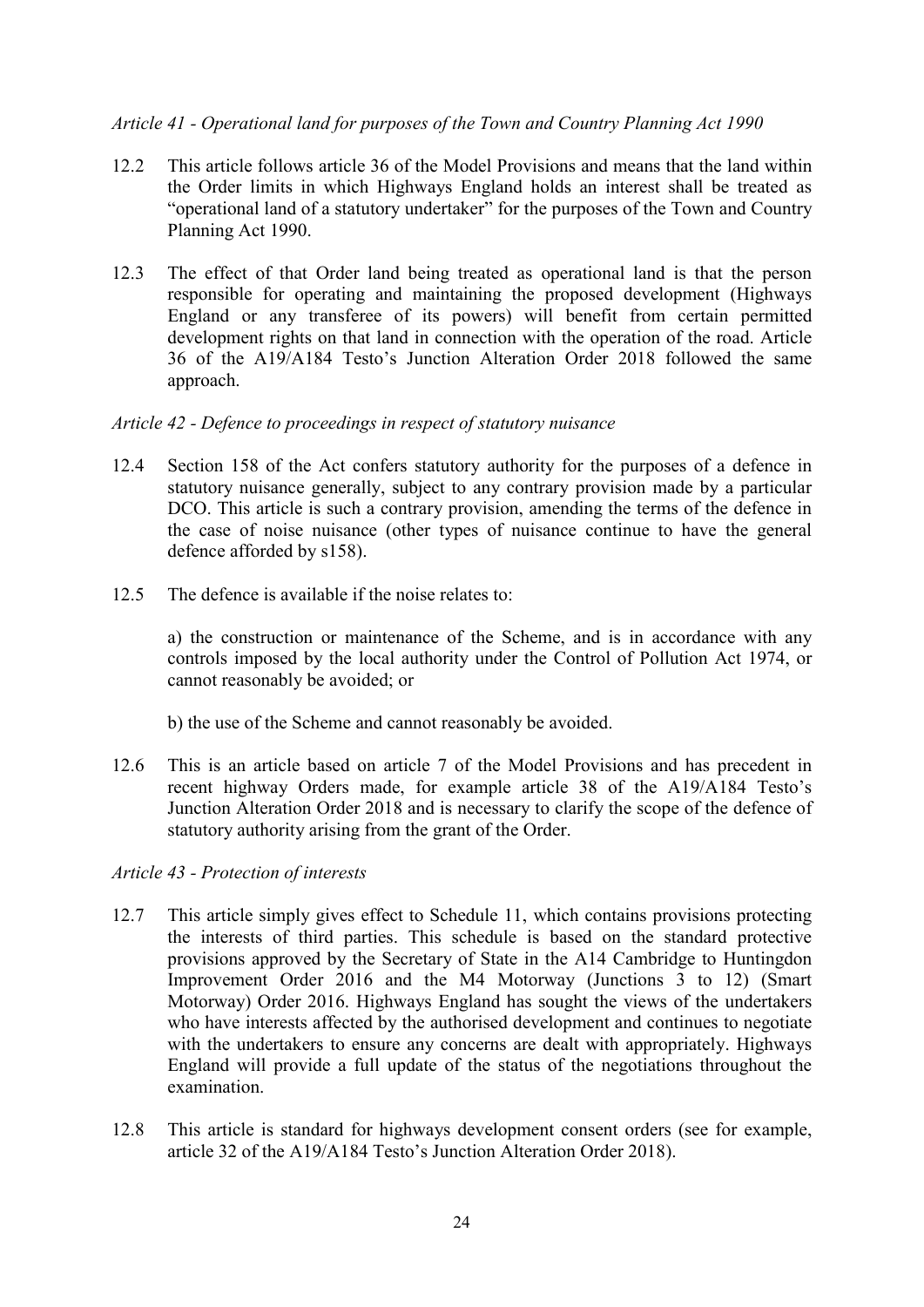# *Article 44 - Certification of documents, etc.*

12.9 This article provides for various plans and other documents (including those listed in Schedule 12) to be certified by the Secretary of State.

# *Article 45 - Service of notices*

- 12.10 This article governs how any notices that may be served under the Order shall be deemed to have been served properly. In particular it allows service by email with the consent of the recipient, and deals with the situation of service on an unknown landowner.
- 12.11 It is common to have such an article in an order authorising development such as this. The article has precedent in a number of DCOs including the A14 Cambridge to Huntingdon Improvement Order 2016 (see article 42) and the A19/A184 Testo's Junction Alteration Order 2018 (see article 41).
- 12.12 The provision is useful because it provides clarity on the issue. It is noted that the service of notice provisions under sections 229 and 230 of the Act apply to notices served under that Act rather than notices served under a development consent order made under that Act.

# *Article 46 - Arbitration*

12.13 This article governs what happens when two parties disagree in the implementation of any provision of the Order. The matter is to be settled by arbitration, and if the parties cannot agree on who the arbitrator should be, this is decided by the President of the Institution of Civil Engineers. Precedent is provided by most development consent orders, including article 42 of the A19/A184 Testos Junction Alteration Order 2018.

# **SCHEDULE 1 - AUTHORISED DEVELOPMENT**

Schedule 1 describes the authorised development, which is described in detail in Chapter 2 of the environmental statement (Application Document Reference: TR010031/APP/6.1). As explained in section 3 of these Explanatory Notes, no distinction has been made between NSIP Development.

This schedule specifies the authorised development comprising the scheduled works, separating the various works into sections.

Note should be taken in particular of Work No.5, which provides for the construction of a new offline structure crossing the ECML in substitution for the existing Allerdene Bridge.

As set out elsewhere in the application documents, there are two main options applicable to the delivery of this new work:

- A single span bridge crossing the ECML with embankments either side; or
- A multi-span viaduct consisting of either six or seven spans (over the ECML) and a greater area of land, with shorter embankments either side.

The works plans (Application Document Reference: TR010031/APP/2.3) show a work in this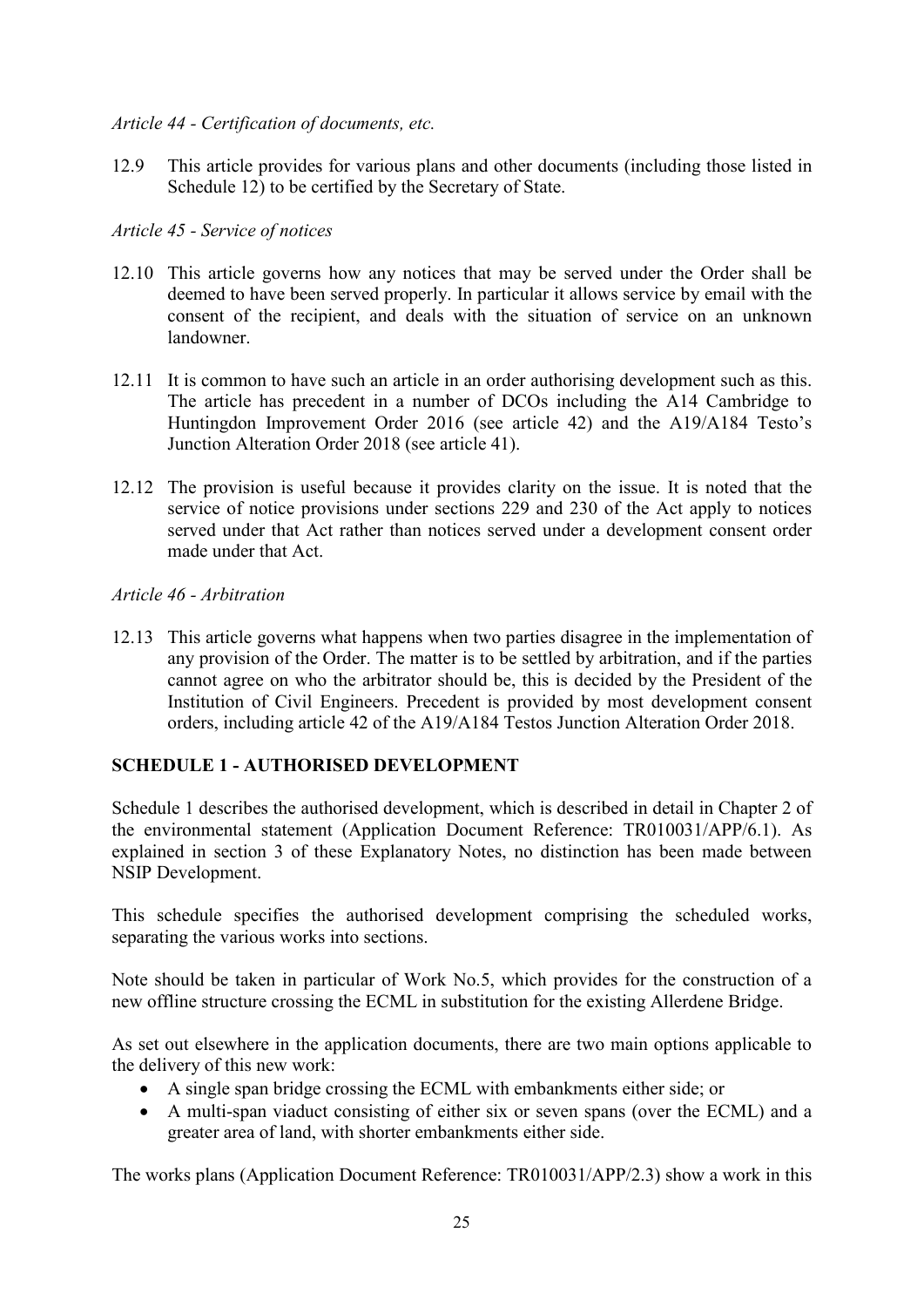location comprising the new Allerdene Bridge at a *maximum* length, with the shorter structure being within the conceptual envelope of the longer structure. Both options are assessed in the environmental statement and shown to be acceptable (Application Document Reference: TR010031/APP/6.1), meaning that the Order can provide for this level of optionality, and leaving the final decision to Highways England following consent and selection of the party delivering the works.

# **SCHEDULE 2 - REQUIREMENTS**

The requirements in Schedule 2 are the equivalents of planning conditions. They reflect the processes and procedures usually employed by Highways England when implementing a Scheme such as this. In place of a design statement, the Scheme requirements in Schedule 2 have been expanded where necessary to take into account the assumed parameters of environmental assessment in accordance with the Rochdale Envelope principle. Any necessary approvals under the requirements are to be sought from the Secretary of State for Transport, following consultation with the local planning authority and/or other relevant third party. Again, this is consistent with the processes and procedures employed by Highways England when implementing a Scheme such as this.

The requirements in Schedule 2 provide that the various schemes, details and plans to be approved must reflect the mitigation measures set out in the Register of Environmental Actions and Commitments (REAC) at Table 3-1 of the Outline Construction Management Plan which contains all of the mitigation commitments made in the environmental statement. This is the mechanism for ensuring that environmental mitigation is secured by the Order, and the approach here is consistent with other development consent orders which have been made. Further, the requirements provide that the approved schemes, details and plans must be implemented as approved, unless the Secretary of State approves further amendments to them.

Turning to the purpose and effect of requirements 1 to 12:

- (a) Requirement 1 contains a number of definitions used in Part 1 of Schedule 2;
- (b) Requirement 2 provides that the authorised development must not commence later than 5 years from the date of the order coming into force;
- (c) Requirement 3 states that the authorised development must be carried out in accordance with the preliminary Scheme design shown on the engineering drawings and sections and engineering section drawings unless otherwise agreed in writing by the Secretary of State, provided that the Secretary of State is satisfied that any amendments would not give rise to any materially new or materially worse adverse environmental effects to those reported in the environmental statement;
- (d) Requirement 4 requires the preparation of a construction environmental management plan (CEMP) in consultation with the relevant planning authority and for its approval by the Secretary of State. The CEMP must be based substantially on the outline construction environmental management plan prepared as part of the application. The CEMP will fulfil the constructionrelated objectives and measures as outline in the REAC and must be written in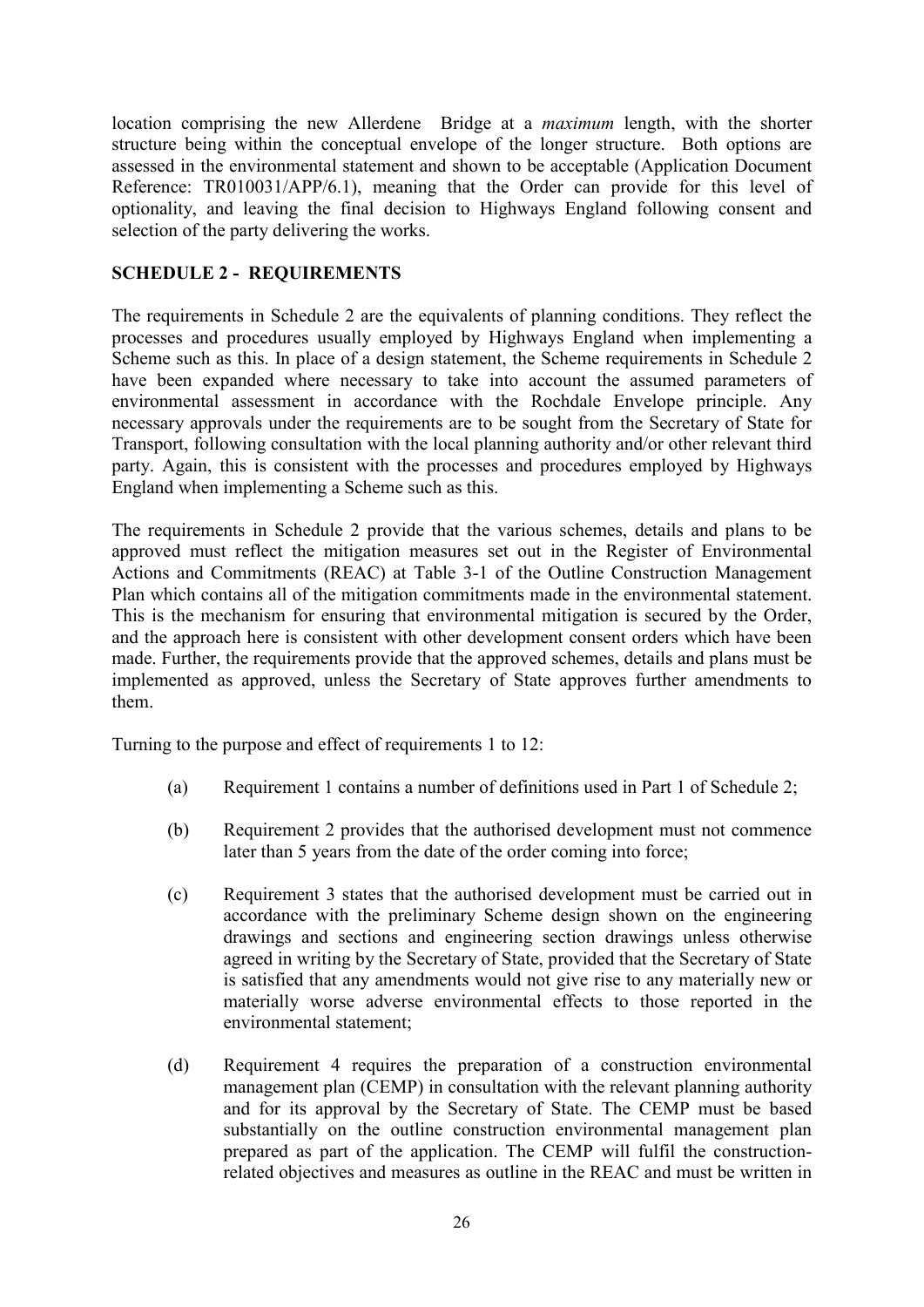accordance with ISO14001. Further details of what must be contained in the CEMP are set out in sub-paragraph (2) of the requirement. Following the construction of the authorised development the CEMP will be replaced by a Handover Environmental Management Plan (HEMP) which will address the matters set out in the approved CEMP that are relevant to the operation and maintenance of the authorised development. Further details of what must be contained in the HEMP are set out in sub-paragraph (5);

- (e) Requirement 5 requires the preparation of a landscaping scheme covering all hard and soft landscaping works for approval by the Secretary of State. There is a requirement that the proposed landscaping scheme must reflect the relevant mitigation measures in the REAC and must be based on the illustrative environmental masterplan annexed to the environmental statement. Further details of what must be contained in the landscaping scheme are set out in sub-paragraph (3);
- (f) Requirement 6 makes provision for dealing with any contaminated land and groundwater discovered during construction of the works, in consultation with the relevant planning authority and the Environment Agency;
- (g) Requirement 7 provides that where any previously unidentified protected species are found during construction, works in proximity to the location of those species are to cease and Highways England must immediately report their presence to Natural England and the relevant planning authority. Highways England must prepare a written protection and mitigation scheme for any previously unidentified protected species found during construction and must implement the written scheme immediately;
- (h) Requirement 8 provides that no part of the authorised development can commence until written details of a surface and foul water drainage system, reflecting the mitigation measures in the REAC and including means of pollution control, have been prepared in consultation with the relevant planning authority and approved in writing by the Secretary of State;
- (i) Requirement 9 states that no part of the authorised development is to commence until for that part a written scheme for the investigation of areas of archaeological interest, reflecting the mitigation measures including in the REAC, have been submitted to and approved in writing by the Secretary of State following consultation with the relevant planning authority. The requirement places further limitations on construction activity within 10 metres of any archaeological remains which were not previously identified but are revealed when carrying out the authorised development;
- (j) Requirement 10 provides that no part of the authorised development must commence until a traffic management plan has been prepared and approved by the Secretary of State following consultation with the relevant planning authority on matters relating to its function;
- (k) Requirement 11 makes clear that the authorised development must be carried out in accordance with approved details/schemes, those details/schemes are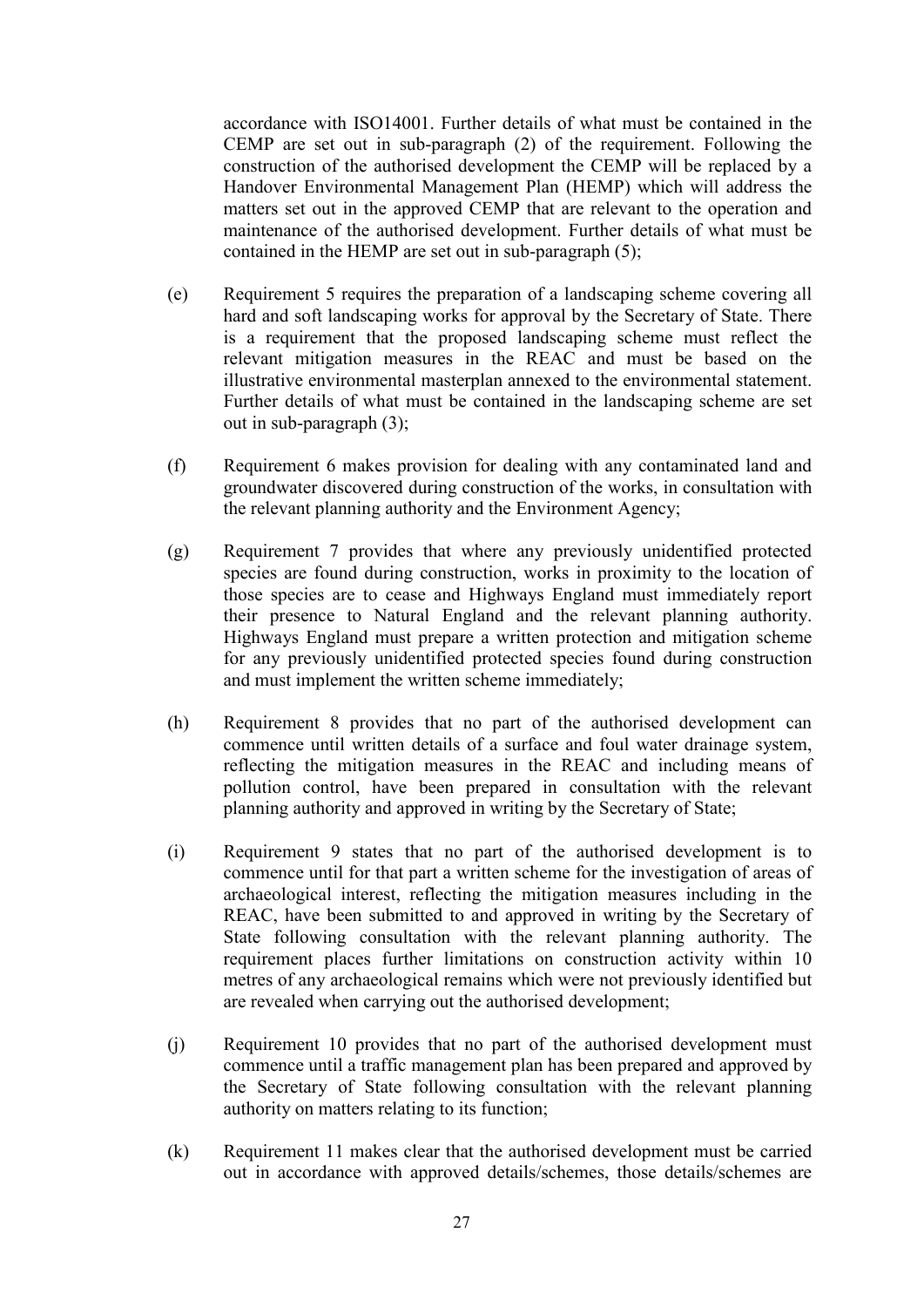taken to include any subsequent amendments that are approved or agreed in writing by the Secretary of State;

- (l) Requirement 12 requires the provision of the replacement North Dene Footbridge;
- (m) Requirement 13 provides that permanent and temporary fencing and other means of enclosure for the authorised development must be constructed and installed in accordance with Volume 1, Series 0300 of the Manual of Contract Documents for Highway Works;
- (n) Requirement 14 restricts the carrying out of Work 5a. Work 5a is for the construction for a new offline structure to carry the widened highway over the ECML and provides the undertaker with the option of the structure either being a single span bridge (described in paragraph (i) of Work 5a) or a viaduct (described in paragraph (i) of Work 5a). The undertaker is only authorised to carry out the works specified in either paragraph (i) or (ii). Work 5a is further restricted so that, depending on whether the viaduct or bridge option is pursued, the works must be carried out generally in accordance with a specified drawing in the structures engineering drawings and sections;
- (o) Requirement 15 requires specific primary design mitigation.

Part 2 of Schedule 2 (Requirements 16-19) provides a clear procedure for the discharge of requirements by the Secretary of State. It sets out clear time limits for decisions to be made and makes provision for circumstances where the Secretary of State requires further information to be provided in relation to an application for the discharge of requirements. Part 2 as drafted reflects the discharge of requirements provisions approved in previous made development consent orders including the A14 Cambridge to Huntingdon Improvement Order 2016 and the A19/A184 Testo's Junction Alteration Order 2018.

Any steps Highways England takes to comply with the requirements before the Order is made will be treated as effective in complying with the requirements once the Order is made thereby avoiding the need to repeat such steps.

# **SCHEDULE 3 - ARTICLES 14 AND 18 - CLASSIFICATION OF ROADS, ETC**

This schedule sets out the classification of streets, other classified roads and other public rights of ways following completion of the works.

# **SCHEDULE 4 - ARTICLE 16 - PERMANENT STOPPING UP OF STREETS, PUBLIC RIGHTS OF WAY AND PRIVATE MEANS OF ACCESS**

This schedule sets out those streets that are to be permanently stopped up pursuant to Article 16 (Permanent stopping up of streets)

# **SCHEDULE 5 - ARTICLE 15 -PUBLIC RIGHTS OF WAYS TO BE TEMPORARILY STOPPED UP AND FOR WHICH A SUBSTITUTE IS TO BE PROVIDED**

This schedule sets out those streets that are to be temporarily stopped up pursuant to Article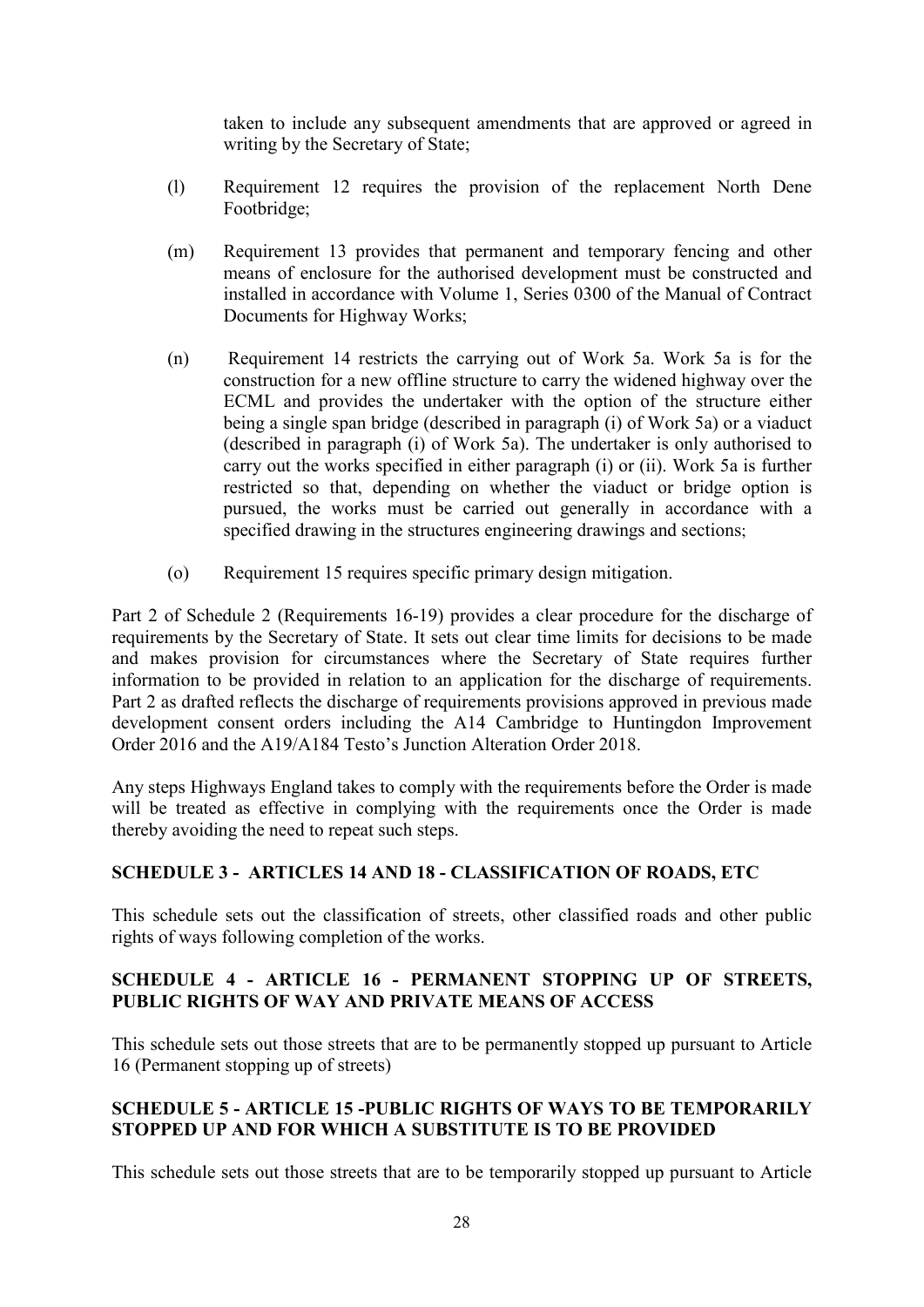# 15 (Temporary stopping up of streets)

# **SCHEDULE 6 - ARTICLE 26 - LAND IN RESPECT OF WHICH ONLY NEW RIGHTS ETC. MAY BE ACQUIRED**

This schedule sets out land in which new rights may be required pursuant to Article 26 (Compulsory acquisition of rights).

# **SCHEDULE 7 - ARTICLE 26 - MODIFICATION OF COMPENSATION AND COMPULSORY PURCHASE ENACTMENTS FOR CREATION OF NEW RIGHTS AND IMPOSITION OF RESTRICTIVE COVENANTS**

This schedule sets out the modification of legislation on compensation and compulsory purchase for the purpose of creating new rights and imposing restrictive covenants.

# **SCHEDULE 8 - ARTICLE 32 - LAND OF WHICH TEMPORARY POSSESSION MAY BE TAKEN**

This schedule sets out the land of which temporary possession may be taken pursuant to Article 32 (Temporary possession of land for carrying out the authorised development).

# **SCHEDULE 9 - ARTICLE 38 - TREES SUBJECT TO TREE PRESERVATION ORDERS**

This schedule sets out the trees subject to tree preservation orders in respect of which the undertaker may exercise powers pursuant to Article 38 (Trees subject to tree preservation orders).

# **SCHEDULE 10 - ARTICLE 39 - SCHEDULED MONUMENTS**

This schedule sets out the scheduled monuments in respect of which the undertaker may exercise powers pursuant to Article 39 (Scheduled monuments).

# **SCHEDULE 11 - ARTICLES 34 AND 43 - PROTECTIVE PROVISIONS**

This schedule sets out any protective provisions for the benefit of Electricity, Gas, Oil, Water and Sewerage Undertakers, the Operators of Electronic Communications Code Networks and Railway Undertakers.

# **SCHEDULE 12 - ARTICLE 45 - DOCUMENTS TO BE CERTIFIED**

This schedule sets out the list of documents to be certified by the Secretary of State in terms of Article 45 (Certification of documents, etc.).